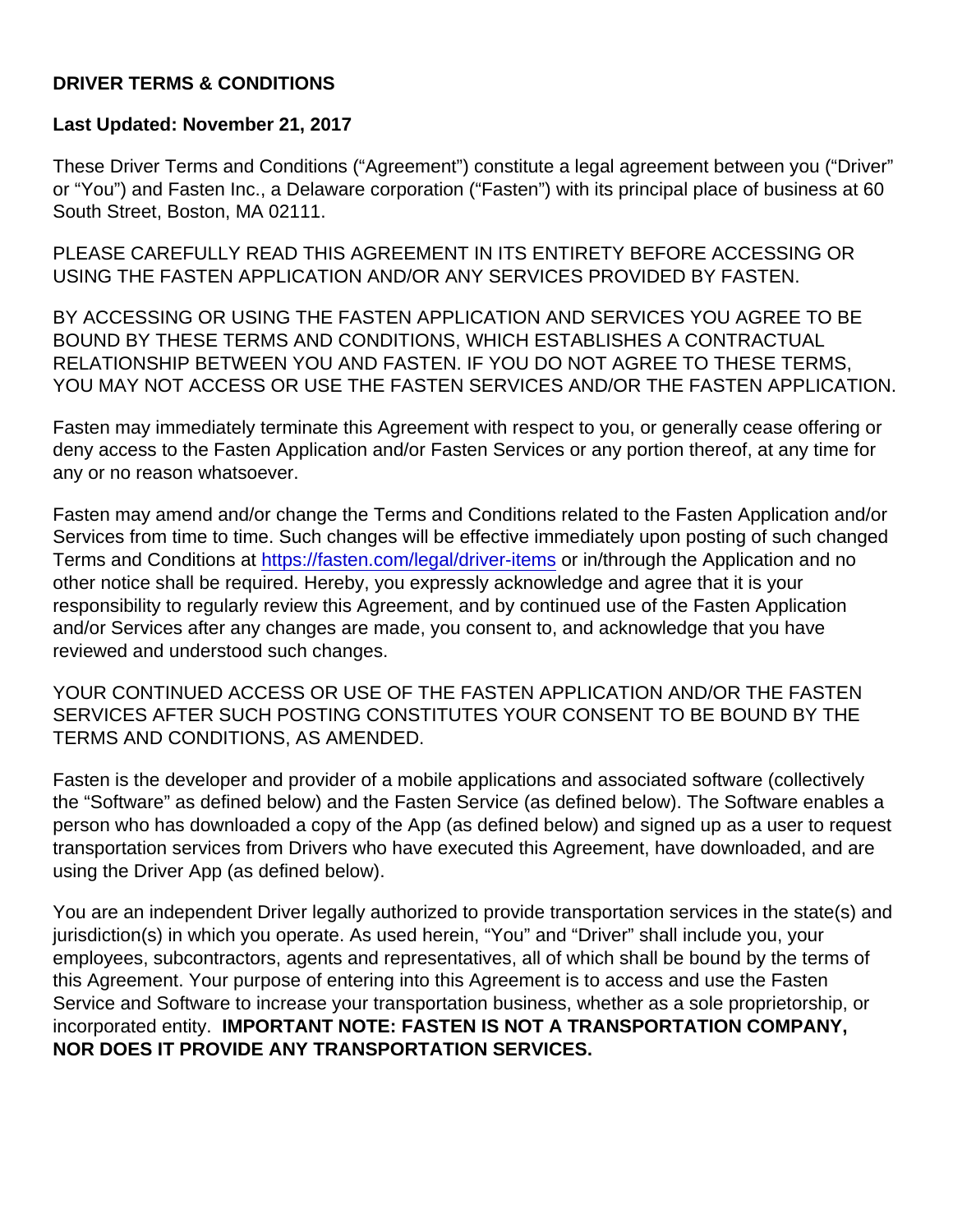#### **DEFINITIONS**

In addition to the terms defined elsewhere in this Agreement, the following definitions apply:

"Affiliated Company " means a company that directly or indirectly is under control of or controls the relevant party, by having fifty percent (50%) or more of the voting stock, or other ownership interest, or the majority of the voting rights.

"App " means the software application developed, owned, controlled, managed, maintained, hosted, licensed and/or designed by Fasten (or its Affiliated Companies) to run on smartphones, tablet computers and/or other devices, through which the Fasten Service is made available.

"City " means the state, city, municipality, place, region or territory in which the Driving Service shall be made available by the Driver.

"Data" means all data with regard to or transmitted using the Device, the App, the Driver App, the Fasten Service or the Driver ID, and/or data relating to the User, the Driver and/or the Ride.

"Device " means the relevant smartphone or such other device used by the Driver that may be supported by Fasten (in its sole discretion) in order for the Driver to use and have limited access to the Fasten Service and to enable the Driver in providing the Driving Service to the Users.

"Driver" means You, and includes you as an individual Driver, or your company providing the transportation services, your employees, subcontractors, agents and representatives.

"Driver App " means the software application developed, owned, controlled, managed, maintained, hosted, licensed and/or designed by Fasten (or its Affiliated Companies) to run on the Device for limited and non-exclusive use by the Driver.

"Driver ID " means the identification and password key allotted by Fasten to the Driver by which the Driver can access and use the Driver App.

"Driving Service " means the transportation service as provided, made available or rendered by/through the Driver with the Vehicle, upon request of the User through the App.

"Fare" means the amount (including applicable taxes and fees) that the Driver is entitled to charge the User for the Ride, based on the fares for the City as set out on [www.fasten.com/cities](http://www.fasten.com/cities) or in the App.

"Fasten Service " means the on-demand, lead-generation service through the App, SMS (text messaging), web based requests or such other platforms, communication media or channels, as are from time to time operated and made available by or on behalf of Fasten, that allow a User to request Driving Service from the Driver that is available to and is accepted by the User. "Fasten Service" also includes Fasten's arrangement for a third party payment processor or mobile payment platform to process the Fare for a Ride requested via the App and distribution of the Fare (minus the Fee) to the Driver.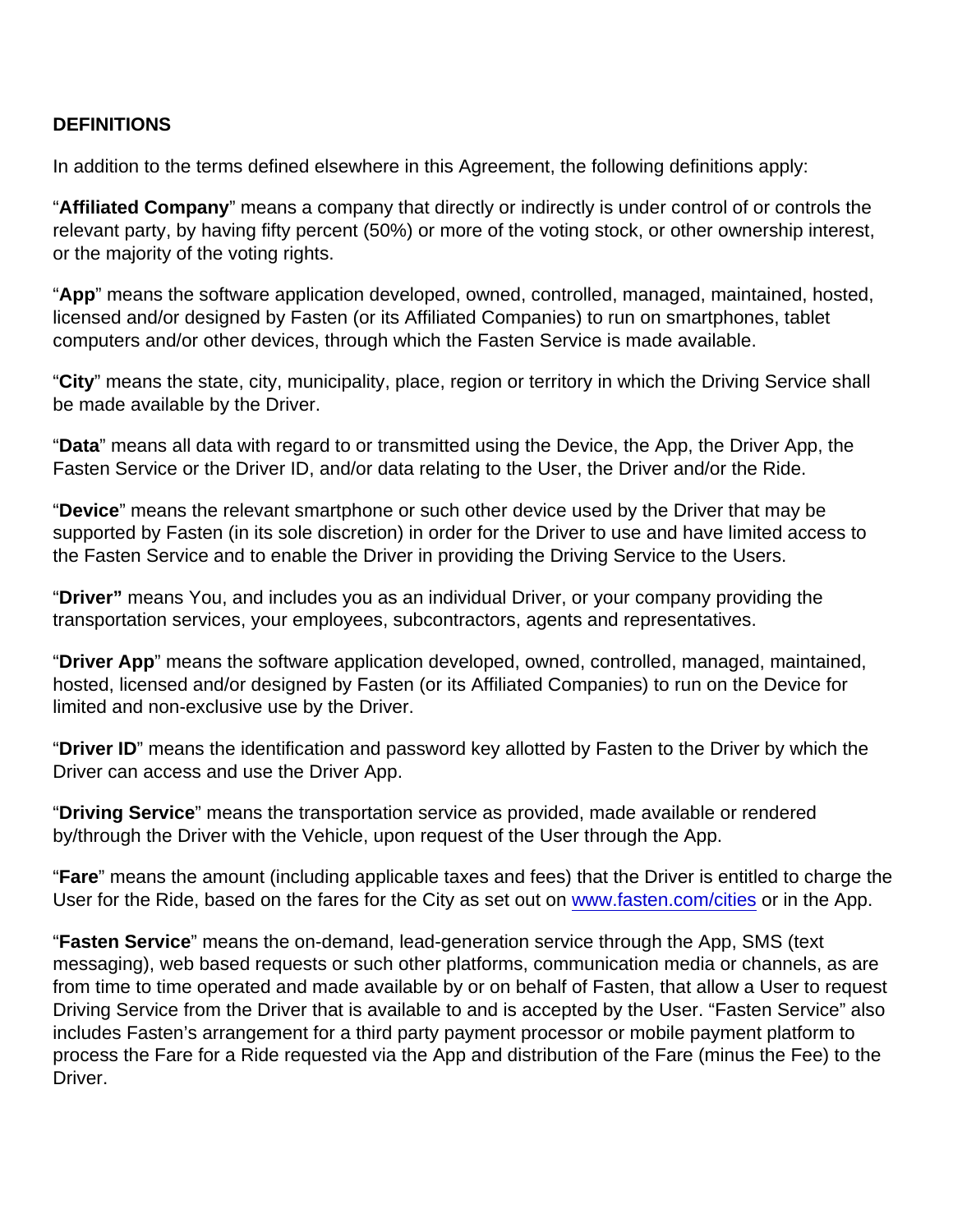"Fee" means the charges paid by the Driver to Fasten for the Fasten Service.

"Intellectual Property Right " means any patent, copyright, invention, design, trademark or service mark, whether registered or not, trade name, brand, logo, slogan, know-how, utility model, or, where relevant, any application for any such right, including know-how, trade or business name, domain name (under whatever extension, e.g. .com, .nl, .fr, .eu, etc.), social media/network accounts and names, or any other similar right or obligation, whether registered or unregistered, or other industrial or intellectual property right subsisting in any territory or jurisdiction anywhere in the world.

"Ride" means the transportation of the User by the Driver from the point of pick-up of the User until the point of drop-off of the User.

"Ride Fee" means the fee that Fasten charges directly to the consumer for using the Fasten platform.

"Software " means Fasten's mobile applications and associated software, including but not limited to the App and the Driver App.

"Toll Charges " means any and all road, bridge, ferry, tunnel, parking, and airport toll charges, including inner-city congestion, environmental or similar charges.

"User" means a person who has signed up and is registered with Fasten for the use of the App and/or the Fasten Service.

"User Information" means information provided by Fasten to the Driver via the Driver App indicating the User's pick-up location, the User's name and/or other information included by the User in the User's profile with Fasten.

"Vehicle " means any motorized vehicle (whether powered by an internal combustion, hybrid or electric engine) that is in safe and clean condition and fit for passenger transportation as required by applicable laws and regulations and that has been accepted by Fasten and identified as the vehicle to be used by the Driver in the provision of the Driving Service.

"Website " means the Fasten website [www.fasten.com.](http://www.fasten.com)

#### LICENSE GRANT

Use of and Access to the Driver App.

Fasten hereby grants Driver a non-exclusive, non-transferable, terminable at-will license to use the Software and Fasten Service, subject to the terms and conditions of this Agreement, for the sole purpose of providing and rendering the Driving Service within the City to and for the benefit of the Users. All rights not expressly granted to Driver are reserved by Fasten and its licensors.

#### Restrictions.

(a) Driver shall not (i) license, sublicense, sell, resell, transfer, assign, distribute or otherwise commercially exploit or make available to any third party the Fasten Service or the Software in any way; (ii) modify or make derivative works based upon the Fasten Service or the Software; (iii) create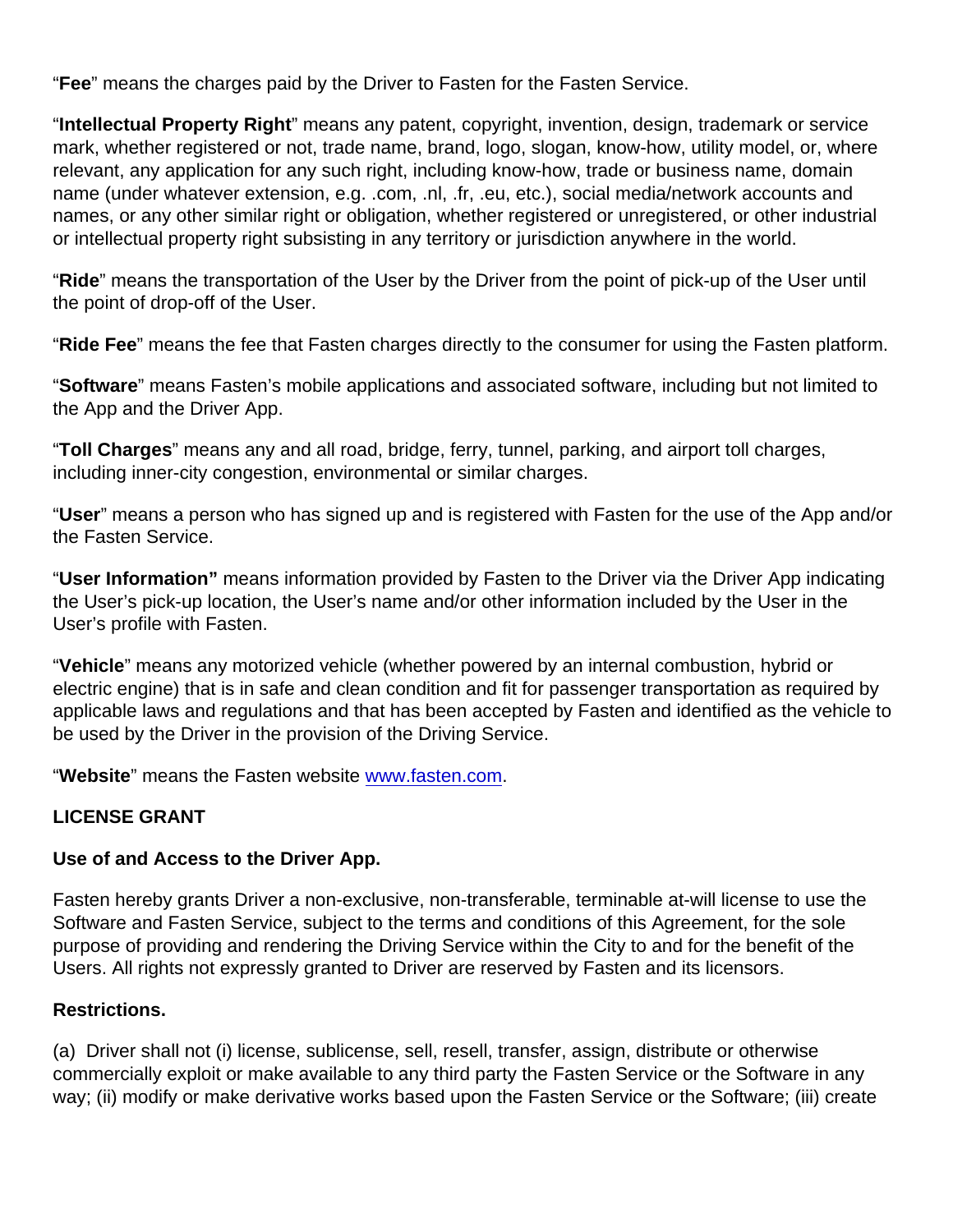Internet "links" to the Fasten Service or Software or "frame" or "mirror" any Software on any other server or wireless or Internet-based device; (iv) reverse engineer, decompile, modify, or disassemble the Software, except as allowed under the applicable law; (v) access the Software in order to (a) build a competitive product or service, (b) build a product using similar ideas, features, functions or graphics of the Fasten Service or Software, or (c) copy any ideas, features, functions or graphics of the Fasten Service or Software; or (vi) launch an automated program or script, including, but not limited to, web spiders, web crawlers, web robots, web ants, web indexers, bots, viruses or worms, or any programs, which may make multiple server requests per second, or unduly burden or hinder the operation and/or performance of the Fasten Service or Software.

(b) Driver shall not use the Software and Fasten Service to: (i) send spam or otherwise duplicative or unsolicited messages in violation of applicable laws; (ii) send or store infringing, obscene, threatening, libelous, or otherwise unlawful or tortious material, including material harmful to children or that violates third party privacy rights; (iii) send or store material containing software viruses, worms, Trojan horses or other harmful computer code, files, scripts, agents or programs; (iv) interfere with or disrupt the integrity or performance of the Software or Fasten Service or the data contained therein; (v) attempt to gain unauthorized access to the Software or Fasten Service or its related systems or networks; (vi) contact any customer or person other than in the ordinary course of performing the Driving Service; or (vii) make any use of the Software and Fasten Service other than as specifically required or necessary in order to deliver the Driving Service.

## **Unavailability.**

Driver acknowledges and agrees that the Software or the Fasten Service may, from time to time, be unavailable (e.g., due to scheduled maintenance or system upgrades) and that Fasten cannot, and does not, guarantee any specific or minimum availability of the Software or the Fasten Service.

IN NO EVENT SHALL FASTEN, ITS AFFILIATED COMPANIES AND ITS LICENSORS BE LIABLE TO ANYONE FOR ANY DIRECT, INDIRECT, PUNITIVE, SPECIAL, EXEMPLARY, INCIDENTAL, CONSEQUENTIAL OR OTHER DAMAGES OF ANY TYPE OR KIND (INCLUDING PERSONAL INJURY, LOSS OF DATA, REVENUE, PROFITS, USE OR OTHER ECONOMIC ADVANTAGE) THAT MAY RESULT FROM UNAVAILABILITY OF THE SOFTWARE OR THE FASTEN SERVICE, WHICH MAY BE INCURRED BY DRIVER, INCLUDING BUT NOT LIMITED TO LOSS, DAMAGE OR INJURY ARISING OUT OF, OR IN ANY WAY CONNECTED WITH THE FASTEN SERVICE OR SOFTWARE, INCLUDING BUT NOT LIMITED TO THE USE OR INABILITY TO USE THE FASTEN SERVICE OR SOFTWARE. Driver's sole and exclusive remedy and Fasten's sole and exclusive liability for any such unavailability shall be for Driver to cease use of the Software and/or Fasten Service.

### **Ownership.**

Fasten (and its Affiliated Companies and licensors, where applicable) shall own and have all rights (including Intellectual Property Rights) in and to the Software, the Fasten Service, the Driver ID and the Data. Insofar the Driver and/or his/her employees, subcontractors, agents and representatives may, by operation of applicable law or otherwise, obtain any rights (including Intellectual Property Rights) in relation thereto, these rights shall be and are hereby transferred (insofar permitted under the applicable law, in advance) to Fasten. Rights obtained by any of the Driver's employees, subcontractors, agents and representatives should be transferred to Fasten via the Driver. Where a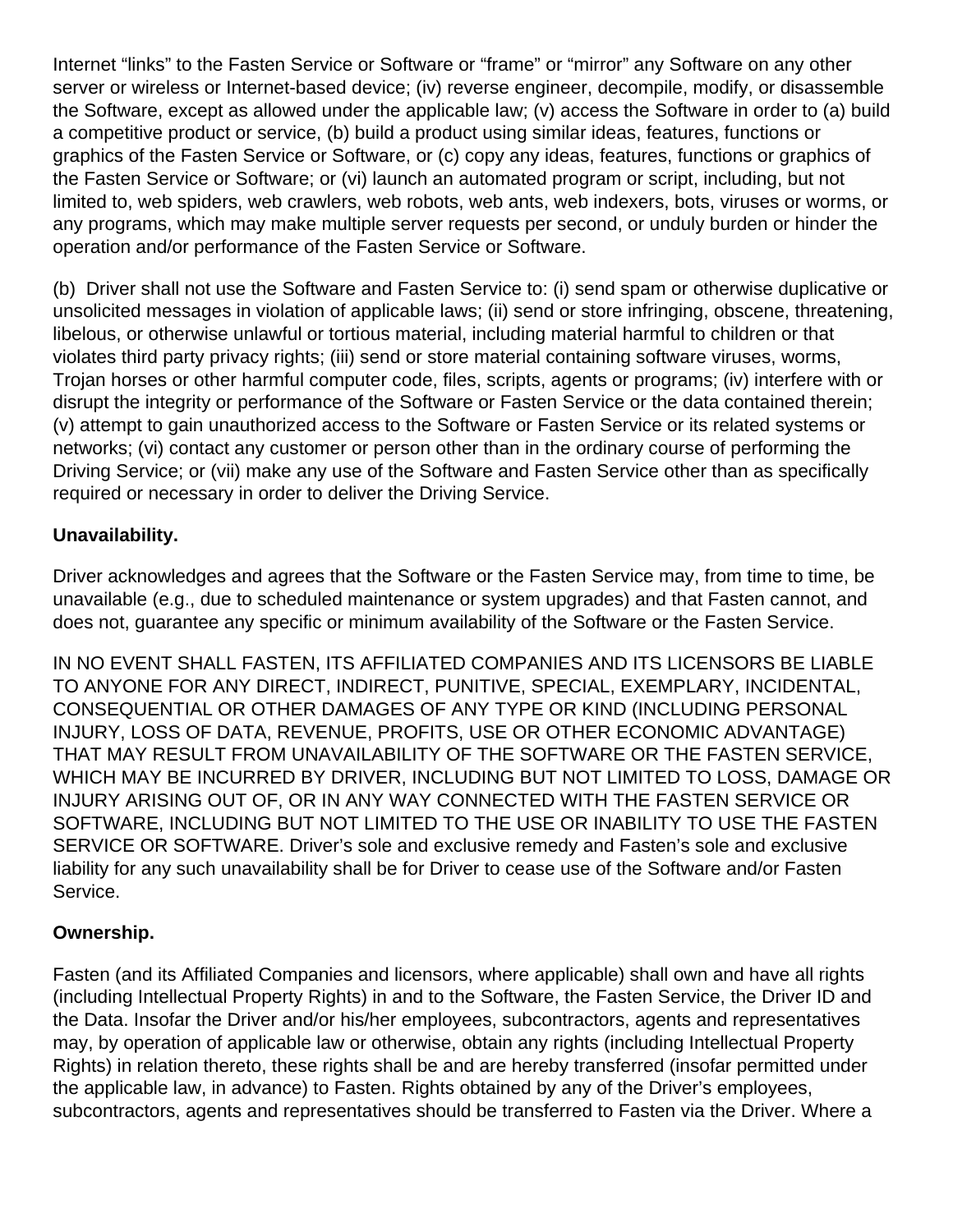transfer may not be permissible under the applicable law, the Driver hereby undertakes to grant, and to procure from his/her employees, subcontractors, agents and representatives such a grant, to Fasten of a perpetual, exclusive (exclusive also with regard to the Driver), worldwide and transferable right and license under any such non-transferable rights.

# **OBLIGATIONS OF THE DRIVER**

(a) Driver shall have the sole responsibility to Users or third parties, including Driver's employees, subcontractors, agents and representatives, for any obligations or liabilities that arise from the Driver's use of the Fasten Service, the Software, or from Driver's provision of the Driving Service.

(b) By using the Fasten Service to receive and accept requests for transportation and by providing the Driving Service to the User, the Driver accepts, agrees and acknowledges that a direct legal relationship is created and assumed solely between the Driver and the User. Fasten shall not be responsible or liable for the actions, omissions and behavior of the User in or in relation to the activities of the Driver and/or the Vehicle.

a. Driver acknowledges and agrees that the Driver, including Driver's employees, subcontractors, agents and representatives, is solely responsible for taking such precautions as may be reasonable and proper (including taking out adequate insurance in conformity with standard market practice and in conformance with any applicable regulations or other licensing requirements) regarding any acts or omissions of the User or the Driver. Driver acknowledges and agrees that Fasten may release the contact or insurance information of the Driver to a User upon User's request.

(c) Driver represents and undertakes to procure and ensure that Driver's employees, subcontractors, agents and representatives shall comply with, adhere to and observe the terms and conditions set forth in this Agreement and all applicable laws, regulations, rules, statutes or ordinances governing or otherwise relating to the Driving Service. To the extent required, the Driver hereby agrees and ensures that the rights, covenants, undertakings, representations and obligations of the Driver as set out in this Agreement shall apply to, and be assumed, accepted and taken over by Driver's employees, subcontractors, agents and representatives.

(d) Within seven business days of receiving their Driver Certificate, a Driver shall disclose to the automobile insurance carrier, whose coverage applies to the vehicle(s) used by the driver to provide services, that the vehicle is used to provide services.

(e) Drivers must be aware that a Driver's own automobile insurance policy might not provide coverage during the provision of Services. However, Fasten provides insurance coverage for the following limits during the stages of a pre-arranged ride stated below.

A Driver logged onto the digital network and available to receive transportation requests, but not engaged in pre-arranged ride

\$50,000 Bodily Injury (Per person)

\$100,000 Bodily Injury (Per Accident)

\$25,000 Property Damage (Per accident)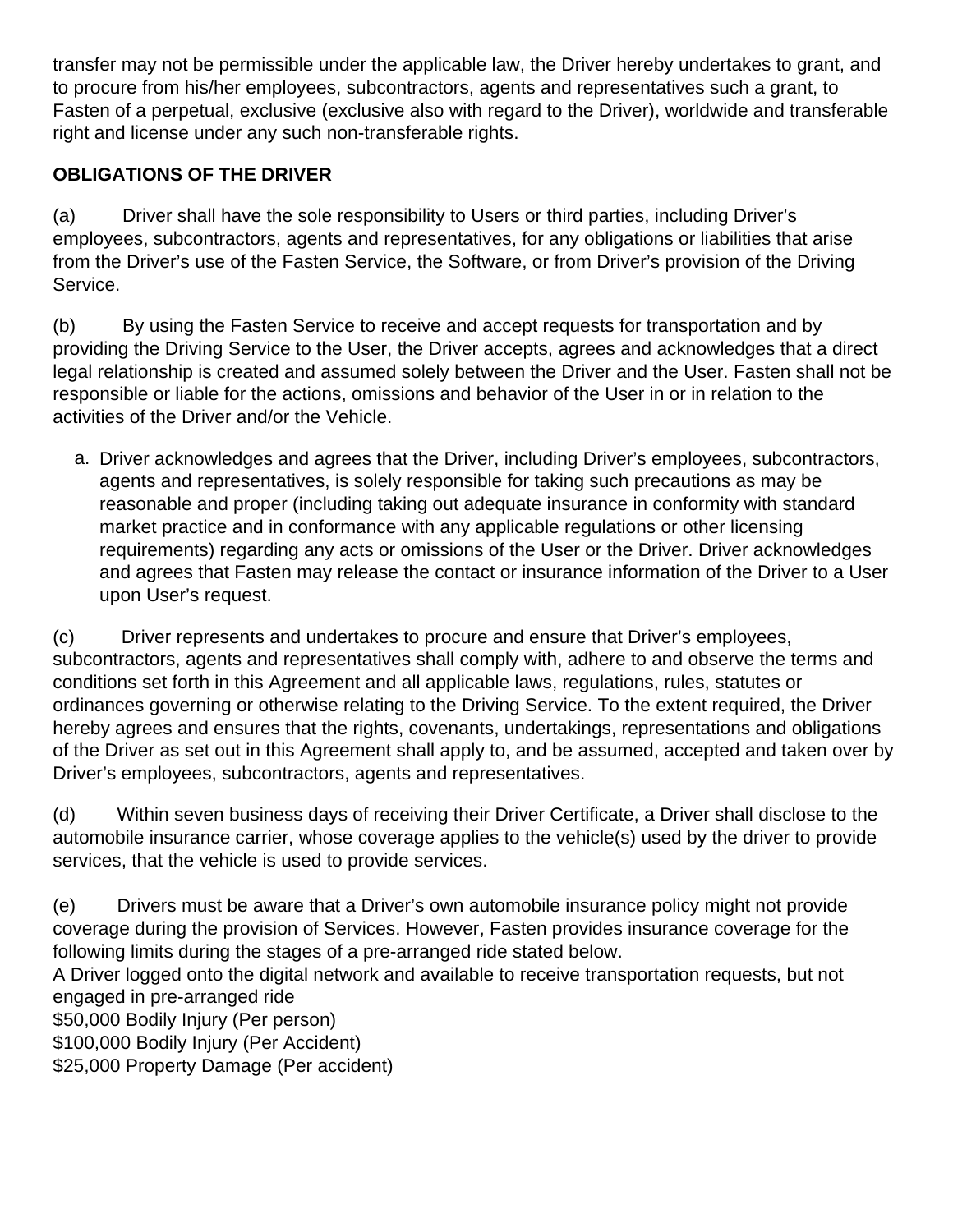II. A Driver engaged in a pre-arranged ride \$1,000,000 Combined Single Limit (Each accident) \$50,000 Bodily Injury (Per person) \$100,000 Bodily Injury (Per Accident) \$25,000 Property Damage (Per accident) \$50,000 Auto Physical Damage

III. A Drive not logged onto the digital network nor engaged in a pre-arranged ride

- \$0 in insurance coverage is provided in this instance

(f) Driver acknowledges that they will only be able to be logged onto the digital network for 12 (twelve) hours out of a 24 (twenty-four) hour period. If a driver tries to exceed this limit they will receive an error message with the amount of time they must wait in order to log onto the digital network.

(g) Driver acknowledges and agrees that he/she (and the Driver's employees, subcontractors, agents and representatives) will comply with all applicable laws and regulations (including tax, social security, labor and employment laws) governing or otherwise applicable to his/her relationship with Driver's employees, subcontractors, agents and representatives. Fasten does not exercise and does not intend to exercise any control over the Driver (or Driver's employees, subcontractors, agents and representatives).

(h) Driver acknowledges and agrees that he/she will safeguard, protect and keep the Driver ID at all times confidential and safely stored and shall not disclose it to any person.

(i) Driver undertakes that he/she will safeguard, protect and keep the User Information received from Fasten and the details of any Ride, at all times confidential and shall not disclose it to any person or store the information in any manner, except as required by law.

(j) Driver shall immediately notify Fasten of any actual, suspected, or potential security breach or improper use of the Driver App, the Driver ID, the Data or the User Information.

(k) Driver has complete discretion to operate his/her independent businesses in good faith including providing transportation services separate from those obtained using the Driver App. Access to the Driver App may be suspended or revoked, however, if Driver unlawfully, unfairly or in bad faith disparage Fasten.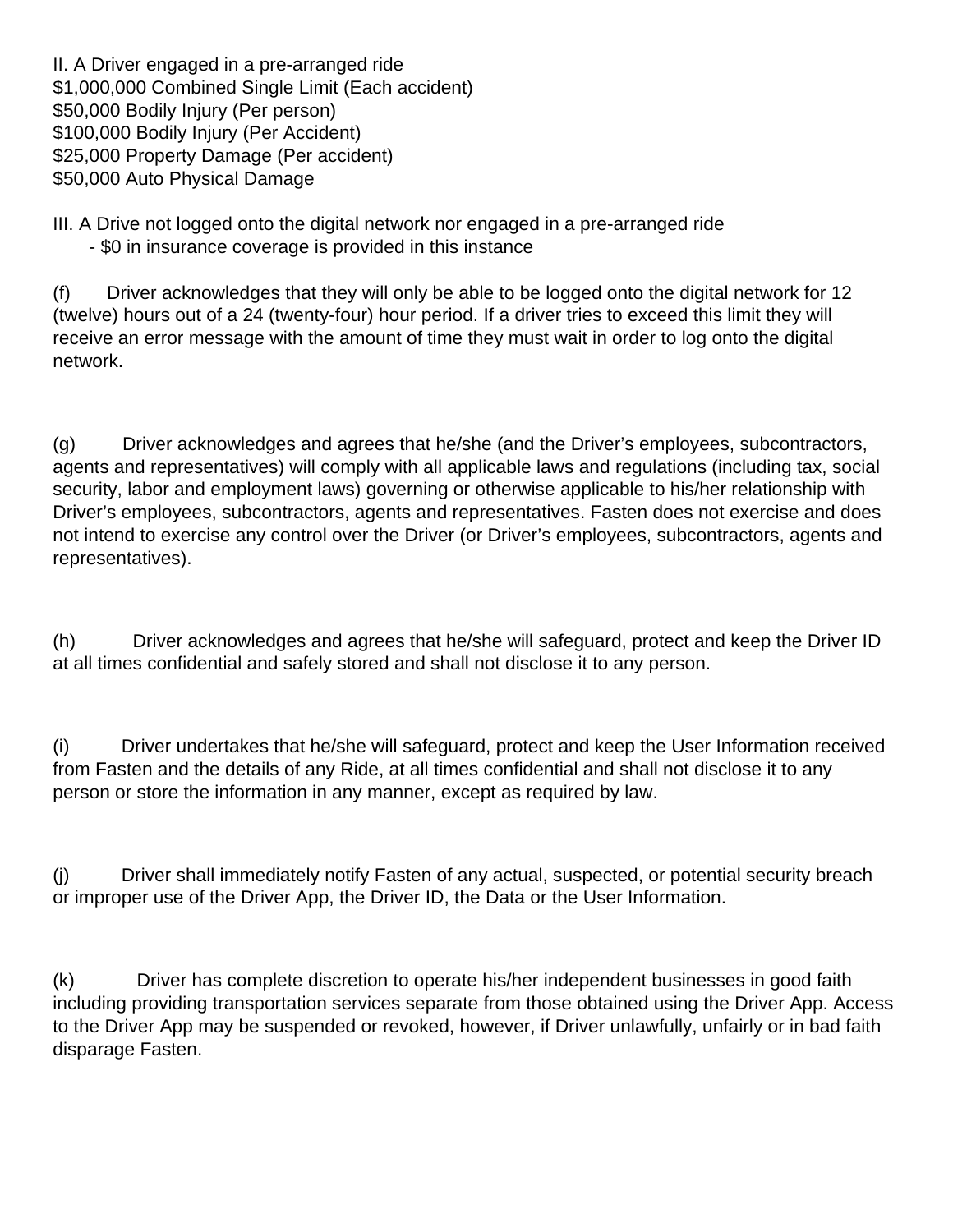(l) Driver shall not require any compensation for damages or losses including but not limited to image losses, loss of revenues or profit occurred due to or in consequence of the suspension or the cancellation of the Fasten Service to the Driver.

# **USE OF FASTEN SERVICE AND SOFTWARE BY DRIVER**

# **Driver ID.**

Upon the registration, Driver will create and/or Fasten will issues to the Driver a Driver ID (username and password) to enable him/her to access and use the Driver App in accordance with the terms and conditions of this Agreement. Fasten will have the right, at all times, whether with or without cause, and at Fasten's sole discretion, to reclaim, prohibit, suspend, limit or otherwise restrict the Driver from accessing or using the Driver App.

# **Driver Vehicle.**

The Driver understands that the Driver's Vehicle shall be properly maintained and kept in acceptable physical condition as determined by Fasten and applicable laws and regulations. Fasten will have the right, at all times and at Fasten's sole discretion, to reclaim, prohibit, suspend, limit or otherwise restrict the Driver from accessing or using the Driver App based on the Vehicle's legal, physical, or cosmetic condition.

## **Information provided to Users.**

(a) Driver acknowledges and agrees that upon a Driver's acceptance of a ride request in the App, a User will be provided specific information regarding the Driver and the Vehicle in relation to the Driving Service, including but not limited to the Driver's geo-location and rating, as well as the Vehicle's model, color, and photo. Additionally, once the Driver has accepted the User's request for transportation, the User will be provided with the license number of the Driver's Vehicle, the Driver's name and photo.

(b) Once the Driver has accepted a User's request for transportation, Fasten will provide the User Information to the Driver via the Driver App, including the User's location.

(c) Once the Driver arrives to the User's pick-up location, the Driver will be provided with the User's name and photo.

(d) The User shall inform the Driver of the destination or, if entered by the User in the App, the same will be provided to the Driver once he/she starts the Ride.

(e) The Driver retains the sole right to determine when and for how long he/she will utilize the Software and Fasten Service to receive lead generation service. The Driver also retains the option to accept or reject each request for transportation received via the Driver App, provided, however, that Fasten, in its sole discretion, may suspend providing Fasten Service to Drivers unreasonably rejecting requests.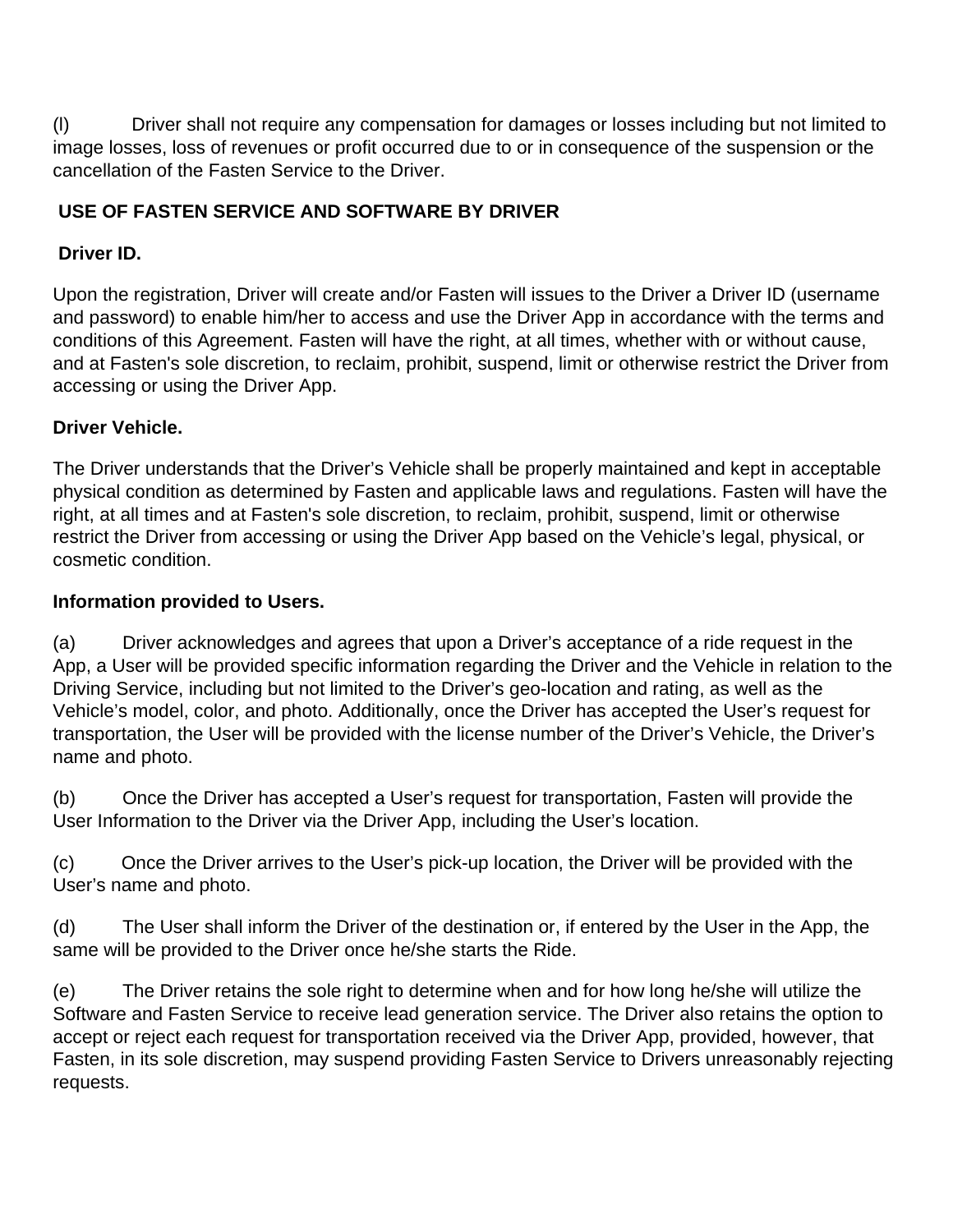### **Driver and User Ratings.**

(a) Users who have used the Driving Service will be asked by Fasten to provide a rating for the Driving Service and the Driver, and may be asked to provide a comment. Fasten may also request the Driver to provide a rating for the User on the Driver App. Driver shall provide accurate and objective feedback. Fasten reserves the right to post both User and Driver ratings and comments for promotional purposes, with or without reference to the User or Driver.

(b) The Driver acknowledges that Fasten is a distributor (without any obligation to verify) and not a publisher of these scores. Beyond the legal and regulatory requirements, Fasten shall not have and hereby disclaims any liability and responsibility for the content and consequences of the publication or distribution of any scores howsoever or whatsoever.

(c) The Driver acknowledges that Fasten desires to provide users of its Software with the opportunity to connect with Drivers, which maintain the highest standards of professionalism. Driver agrees that he/she will maintain high standards of professionalism and service, including but not limited to professional attire and maintaining an average User rating set by Fasten based on the feedback from Users of its Software. Fasten utilizes a rating system designed to allow the Users of its Software to provide feedback on the level of service provided by those Drivers who accept requests for transportation received via the Fasten Service. Driver understands that there is a minimum rating he/she must maintain to continue receiving access to the Fasten Service and Software. In the event a Driver's rating falls below the applicable minimum rating, Fasten, at its sole discretion, may, but does not have to, notify the Driver by email or other written or electronic means of communication. In the event the rating (based on User feedback) has not increased above the minimum, Fasten may deactivate the Driver's access to the Software and to the Fasten Service. Fasten reserves the right, at all times and at Fasten's sole discretion, to reclaim, prohibit, suspend, limit or otherwise restrict the Driver from accessing or using the Driver App if the Driver fails to maintain the standards of appearance and service required by Fasten or the Users of the Fasten Software, in which case the Driver shall not require any compensation for damages or losses including but not limited to image losses, loss of revenues or profit occurred in consequence of the suspension or the cancellation of the Fasten Service to the Driver.

DRIVER EXPRESSLY WAIVES AND RELEASES FASTEN FROM ANY AND ALL LIABILITY, CLAIMS, CAUSES OF ACTION (INCLUDING LIBEL AND OTHER TORTS), OR DAMAGES ARISING FROM THE RATINGS POSTED BY THE USERS AND DRIVERS. IN NO EVENT SHALL FASTEN, IT AFFILIATED COMPANIES AND LICENSORS BE LIABLE TO ANYONE FOR ANY DIRECT, INDIRECT, PUNITIVE, SPECIAL, EXEMPLARY, INCIDENTAL, CONSEQUENTIAL OR OTHER DAMAGES OF ANY TYPE OR KIND (INCLUDING PERSONAL INJURY, LOSS OF DATA, REVENUE, PROFITS, USE OR OTHER ECONOMIC ADVANTAGE) THAT MAY RESULT FROM SUCH RATINGS.

### **Disclosure of Information.**

In case of a complaint, dispute or conflict between the Driver on the one hand and the User on the other hand or in other appropriate instances where a legitimate reason for such disclosure exists (for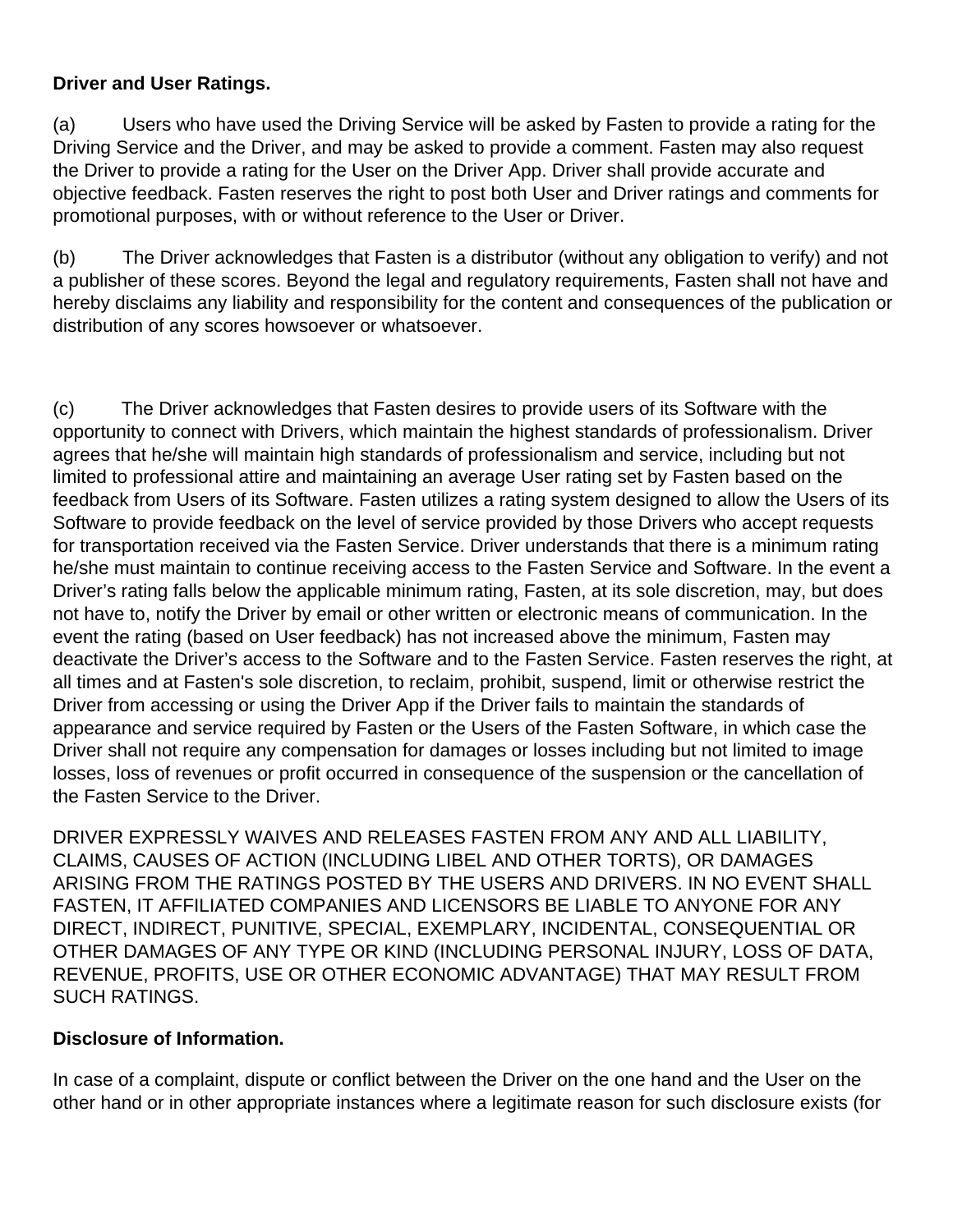example, receipt by Fasten of a subpoena or warrant requesting information), Fasten may, but shall not be required to (to the extent permitted by applicable laws and regulations) provide the User, the Driver and/or the relevant authorities the relevant data (including personal data) of the Driver. Fasten may also disclose such other information of the Driver as set forth in this Agreement.

# CALCULATION OF FARES AND FEES

Fares.

(a) The pricing structure used in calculating the Fare for the Driving Service can be found at <http://fasten.com/cities> or on the Driver App, or can at any time be communicated to the Driver by Fasten.

DRIVER UNDERSTANDS THAT REAL-TIME FARE INDICATION MAY BE INCLUDED IN THE APP AND THAT FASTEN IN NO WAY GUARANTEES THAT THE FARE AMOUNT ACTUALLY CHARGED WOULD BE THE SAME AS THE AMOUNT THAT MAY BE QUOTED IN THE APP.

(b) As part of the Fasten Service provided to Driver, Fasten will arrange for a third party payment processor or mobile payment platform to process the Fare for a Ride requested via the App from/through the User's designated credit card or mobile payment platform. Driver understands that certain charges paid directly by the User to Fasten Service, including without limitation and by way of example, the Ride Fee, are separate from the Fare amount.

(c) Driver understands that tipping the Driver is in the sole discretion of the User.

PLEASE NOTE THAT FASTEN WILL NOT TAKE ANY COMMISSION FROM ANY TIPS PAID BY THE USER TO THE DRIVER.

(d) Driver acknowledges and agrees that, in Fasten's sole discretion, a User's cancellation fee may be waived.

Fasten's Fee.

Driver shall pay Fasten for the Fasten Service a Fee in one of three ways:

(a) Per Ride Fee. A fixed Fee paid per Ride, which shall be set by Fasten at Fasten's sole discretion, based upon local market factors, and may be subject to change. The Fare will be collected by Fasten for and on behalf of the Driver. Driver agrees and requests that Fasten deducts its Fee payable on all Fares earned by the Driver and remits the remainder of the Fare to Driver.

(b) Daily Unlimited Fee. A fixed Fee per day, which shall be set by Fasten at Fasten's sole discretion, based upon local market factors, and may be subject to change. The Fares will be collected by Fasten for and on behalf of the Driver. Driver agrees and requests that Fasten deducts its fixed daily Fee from all Fares earned by Driver during the day and remits the remainder of the Fares, if any, to the Driver.

(c) Weekly Unlimited Fee. A fixed Fee per week, which shall be set by Fasten at Fasten's sole discretion, based upon local market factors, and may be subject to change. The Fares will be collected by Fasten for and on behalf of the Driver. Driver agrees and requests that Fasten deducts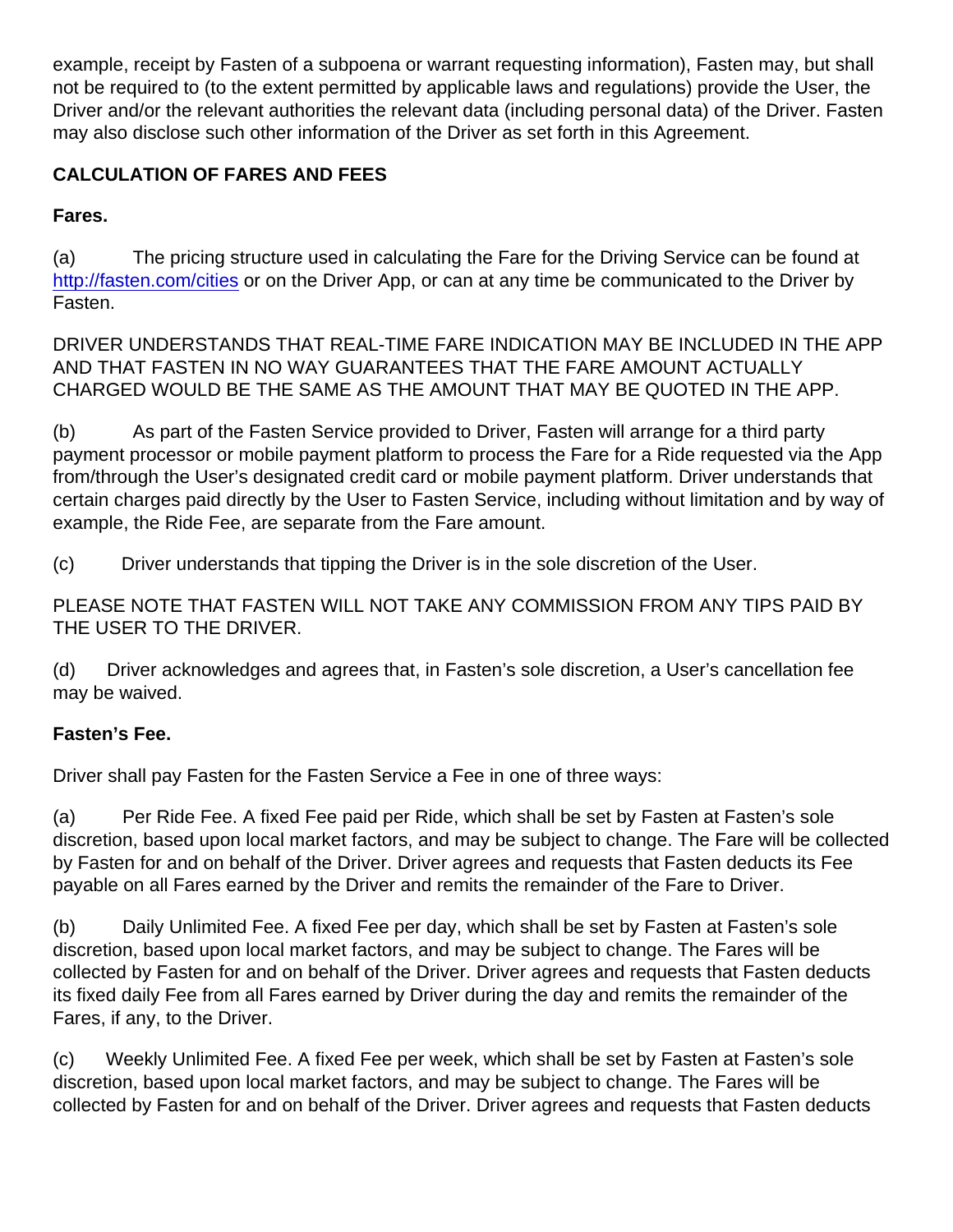its fixed weekly Fee from all Fares earned by Driver during the week and remits the remainder of the Fares, if any, to the Driver.

(d) The Driver may choose to pay Fasten a Per Ride Fee, Daily Unlimited Fee, Weekly Unlimited Fee or other promotional fee arrangements that Fasten my offer from time to time. Any change of the Fee will take effect upon expiration of the current (or previously chosen) Fee cycle (e.g., a week, a day, or a ride).

(e) The Fee shall be set by Fasten at Fasten's sole discretion and will be available to the Driver on the Driver App and/or in Driver's profile in the Software. The Fee is based upon local market factors and may be subject to change by Fasten with or without notice. In addition to the other charges described herein, the Fee amount may include charges for administrative or processing tasks undertaken by Fasten, including without limitation the processing of credit card or other mobile platform payments; the terms for such charges, if applicable, can be found at http://fasten.com/drive

(f) Shall the amount of Fare or Fares due to the Driver be less than the amount of Fee owed and due to Fasten for the Fasten Service no payment will be remitted to the Driver, provided, however, that in no event the Fee shall exceed the amount of Fare or Fares collected on behalf of the Driver during the relevant period.

### **Minimum Guarantee.**

To encourage Driver to use the Fasten Service, from time to time, Fasten may offer the Driver a minimum guarantee payment (hourly, daily or weekly) notwithstanding the amount of Fares actually earned by the Driver, provided that such minimum guarantee may be contingent on the time the Driver remains logged/signed into the Driver App and the percentage of requests the Driver responds to. The amount of such guarantee, however, may be changed by Fasten at its sole discretion and without notice, subject to certain conditions, including but limited to average number of requests and vehicles available at that time.

IMPORTANT NOTE: WHEN ACCEPTING A MINIMUM GUARANTEE THE AMOUNT OF GUARANTEE IS DETERMINED AS OF THE TIME WHEN THE DRIVER COMPLETES THE REGISTRATION PROCESS BY PROVIDING ALL THE INFORMATION REQUIRED BY FASTEN IN THE DRIVER APP AND THE SAME INFORMATION IS ACCEPTED AND PROCESSED BY FASTEN. NO GUARANTEE IS CREATED UNLESS AND UNTIL THE DRIVER COMPLETES THE REGISTRATION AND THE SAME IS ACCEPTED BY FASTEN.

#### **Invoicing and payment terms.**

(d) Payment of the Fares to Driver shall be made in accordance with the payment method and to the account selected and specified during the Driver's registration process and saved in the Driver's profile.

DRIVER UNDERSTANDS AND AGREES THAT FASTEN DOES NOT VERIFY THE ACCOUNT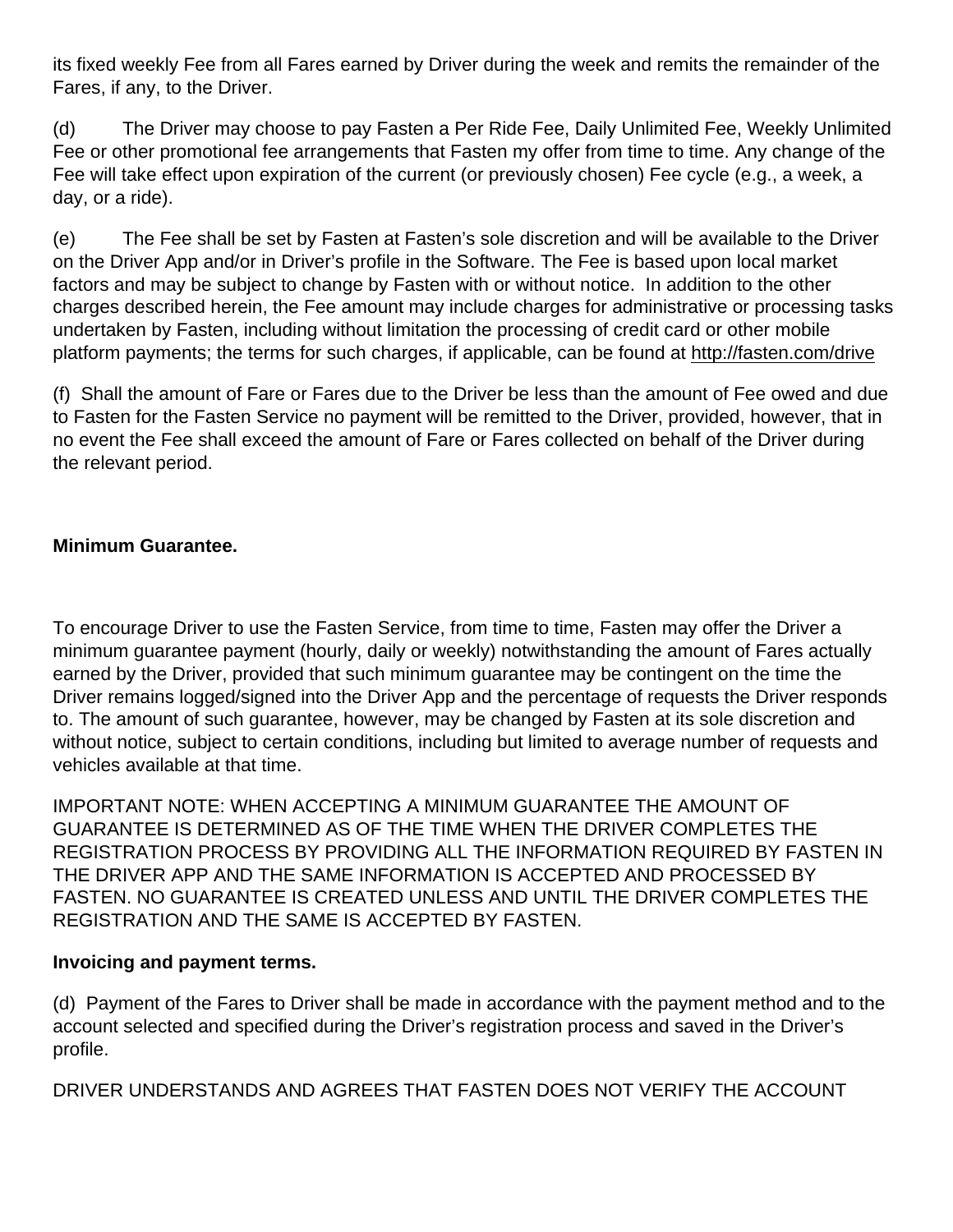INFORMATION PROVIDED BY THE DRIVER AND WILL NOT BE RESPONSIBLE FOR ANY LOSSES, CHARGES, OR FEES AND/OR OTHER DAMAGES, WHICH MAY RESULT FROM A MISTAKE OR OMISSION BY THE DRIVER WHEN ENTERING HIS/HER ACCOUNT INFORMATION IN THE DRIVER APP OR THE FASTEN SOFTWARE.

(e) Fasten operates, and the Driver accepts, a system for receipts being issued by Fasten for and on behalf of the Driver to the User. The receipts, which are issued by Fasten for and on behalf of the Driver to the User shall be sent in copy by email or made available online to the Driver. The receipts may include specific information regarding the Driver in relation to the Driving Service, including but not limited to the Driver's name, photo, the Vehicle's license number.

(f) Driver represents that he/she will notify Fasten of any mistakes in and corrections necessary to the receipt for a Ride within three (3) business days after each Ride. Unless Fasten receives timely notification (within three (3) business days) of any correction needed, Fasten shall not be liable for any mistakes in the receipt or in any calculation of the Fares that are remitted to the Driver pursuant to the terms of this Agreement.

## **REPRESENTATIONS AND WARRANTIES**

Driver represents to Fasten that for the term of this Agreement:

(a) Driver holds, complies and shall continue to hold and comply with all permits, licenses and other governmental authorizations necessary for conducting, carrying out and continuing Driver's activities, operations and business in general and the Driving Service in particular;

(b) Driver shall comply with all local laws and regulations, including local traffic laws/rules, and the laws for being a driver for a transportation network company, the Driving Service and/or transportation services, and shall be solely responsible for any violations of such local laws and regulations;

(c) Driver has a valid Driver's license and is authorized to operate the Vehicle and has all the appropriate licenses, approvals and authority to provide transportation for hire to third parties in the City where the Driving Service is rendered or performed;

(d) Driver has the appropriate and up-to-date level of expertise and experience to enable and provide the Driving Service. The Driver is appropriately qualified and trained and will supply, provide and support Driving Service acting with due skill, care and diligence;

(e) Driver has and maintains a valid policy for the appropriate (transportation, personal injury, third party or general) liability insurance and such other insurances as are considered market practice (all in industry-standard coverage amounts) for the operation of the Vehicle and/or business insurance to cover any anticipated risks, damages and losses related to driving on a transportation network company's platform, Driving Service and/or transportation services (including the Driving Service), and not less than the minimum coverage amounts required by applicable law. Driver shall,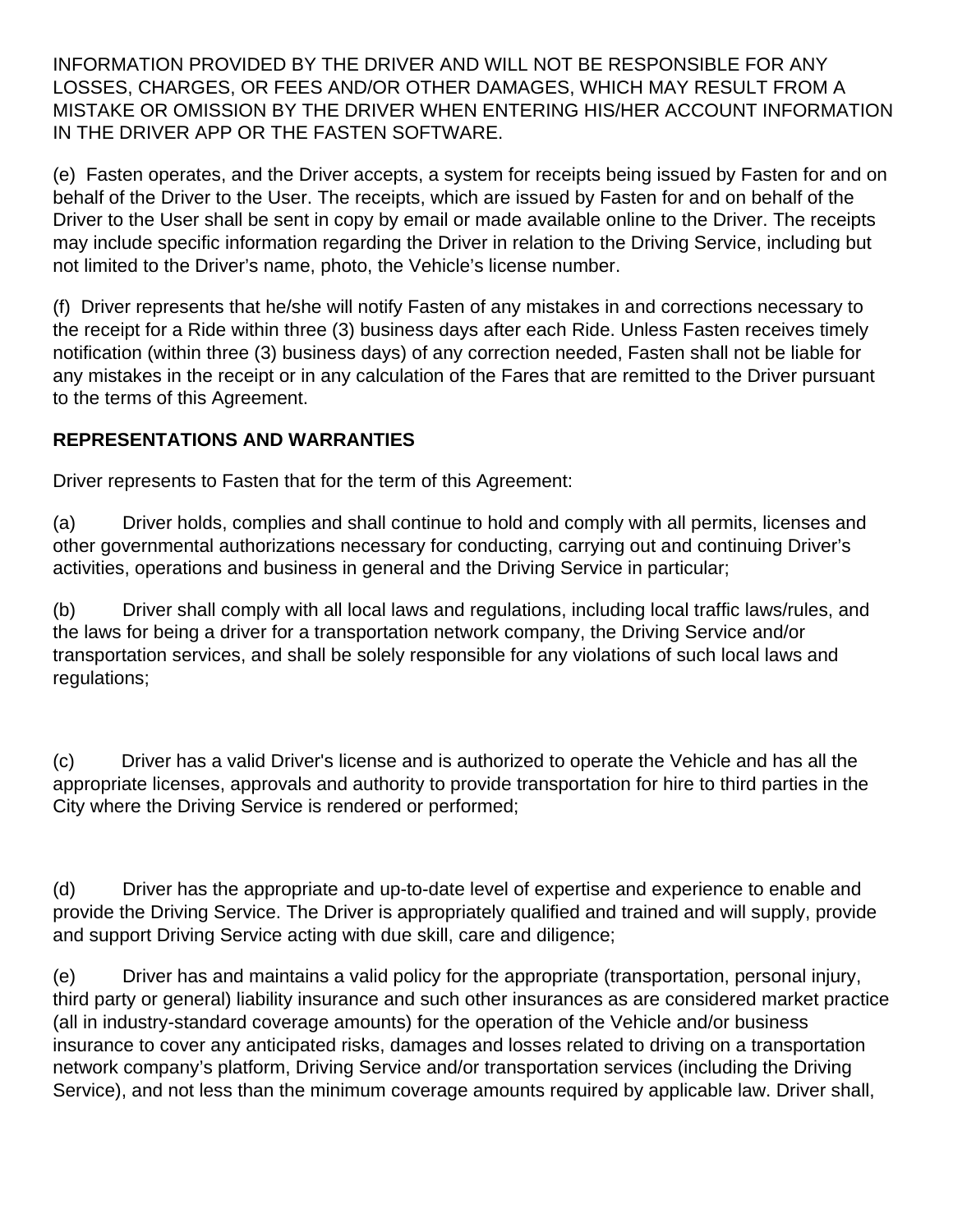upon first request of Fasten, provide Fasten with a copy of the insurance certificate.

(f) Driver's employees, if any, are covered by workers' compensation insurance, as required by law. If permitted by law, Driver may choose to insure itself against industrial injuries by maintaining occupational accident insurance in place of workers' compensation insurance. Driver's subcontractors may also, to the extent permitted by law, maintain occupational accident insurance in place of workers' compensation insurance.

(g) Driver's Vehicle is kept in a clean condition at all times, is in good operating condition and meets the industry safety standards for a Vehicle of its kind;

(h) Driver maintains at all times the rating quality required by Fasten with respect to the Driver, the Vehicle and the Driving Service, as described above.

(i) Driver is the owner or lessee, or is otherwise in lawful possession of the Vehicle(s), and said Vehicle(s) is/are suitable for performing the commercial carriage services contemplated by this Agreement, which equipment complies with all applicable federal, state and local laws.

(j) Driver will abide by all applicable federal, state, and local laws with respect to operation of a motor vehicle, including but not limited to not using the Driver App or Device to communicate with the User or Fasten's Support without an appropriate "handsfree" device or type/send text messages while operating the Vehicle.

DRIVER IS DULY REGISTERED FOR FEDERAL, STATE, AND LOCAL TAX PURPOSES; DRIVER IS A SOLE PROPRIETORSHIP, A PARTNERSHIP, A LIMITED LIABILITY COMPANY, CORPORATION OR OTHER FORM OF BUSINESS ENTITY DULY FORMED AND/OR OPERATED UNDER APPLICABLE STATE LAWS; DRIVER HAS PROCURED AND AT ALL TIME MAINTAINS AND SHALL MAINTAIN INSURANCE AS PRESCRIBED BY APPLICABLE LAWS; AND DRIVER IS SOLE RESPONSIBLE FOR COLLECTING, REPORTING AND PAYING ALL FEDERAL, STATE AND LOCAL TAXES, AS REQUIRED BY LAW, INCLUDING BUT NOT LIMITED TO APPLICABLE SALES AND USE TAX, SELF-EMPLOYMENT TAX, AND/OR OTHER PAYROLL TAXES.

## **Disclaimers.**

(a) Fasten provides, and the Driver accepts, the Fasten Service and the Driver App on an "as is" and "as available" basis. Fasten does not warrant or guarantee that the Driver's or the User's access to or use of the Fasten Service, the Website, the App or the Driver App will be uninterrupted or error free.

(b) THE FASTEN SERVICE AND SOFTWARE MAY BE SUBJECT TO LIMITATIONS, DELAYS, AND OTHER PROBLEMS INHERENT IN THE USE OF THE INTERNET AND ELECTRONIC COMMUNICATIONS. FASTEN IS NOT RESPONSIBLE FOR ANY DELAYS, DELIVERY FAILURES, OR OTHER DAMAGE RESULTING FROM SUCH PROBLEMS.

(c) FASTEN, ITS AFFILIATED COMPANIES AND LICENSORS DISCLAIM ANY AND ALL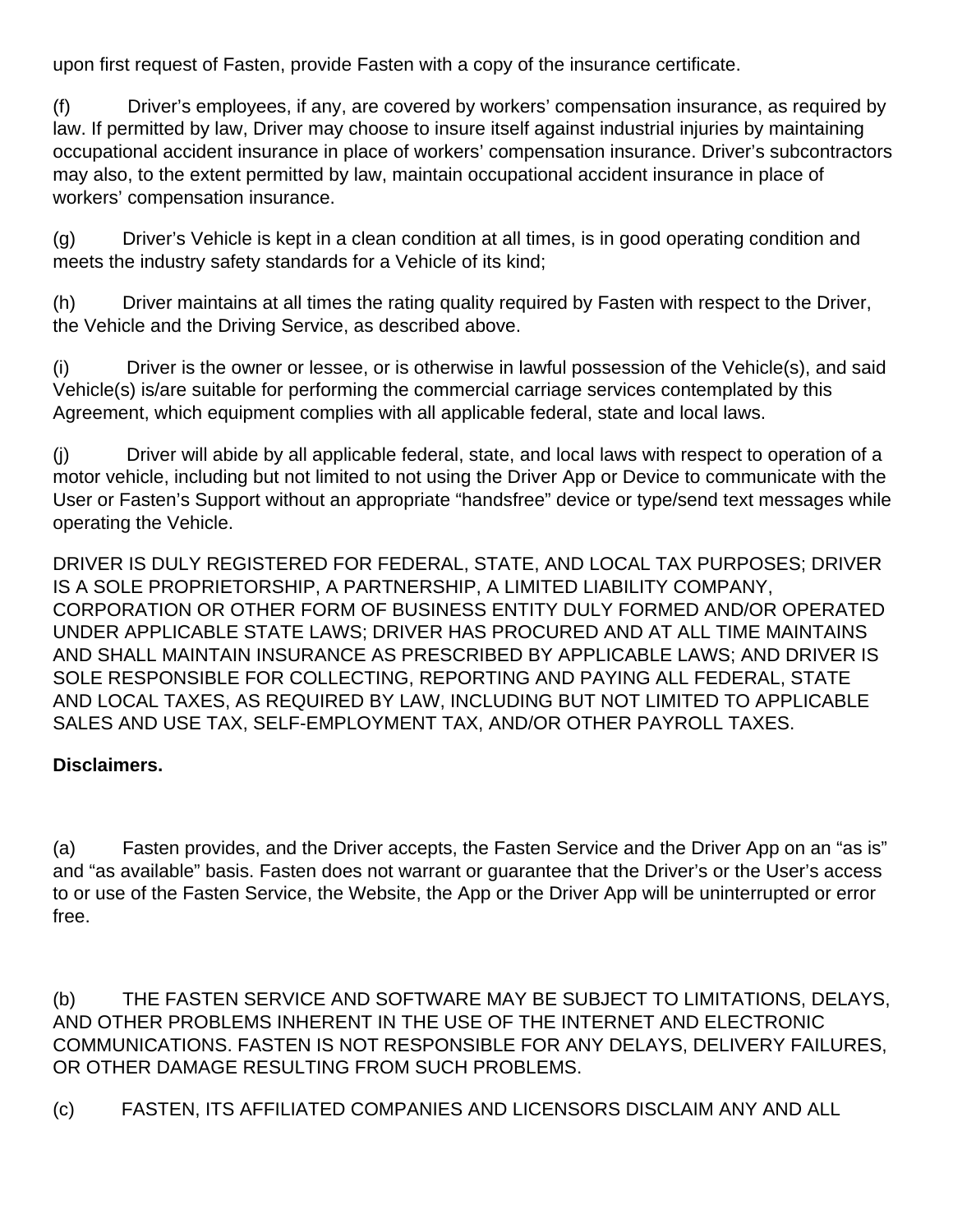WARRANTIES, EXPRESS OR IMPLIED, INCLUDING WITHOUT LIMITATION, THE IMPLIED WARRANTIES OF MERCHANTABILITY, FITNESS FOR A PARTICULAR PURPOSE, TITLE AND NON-INFRINGEMENT, REGARDING ANY CONTENT OF AND DRIVER'S ABILITY OR INABILITY TO USE [FASTEN.COM,](http://FASTEN.COM) THE SOFTWARE, THE DEVICE, THE DRIVER APP, AND THE FASTEN SERVICE.

(d) FASTEN EXPRESSLY DISCLAIMS AND EXCLUDES ALL WARRANTIES REGARDING THE DRIVER APP AND THE FUNCTIONING OF THE INTERNET WHETHER EXPRESS OR IMPLIED, INCLUDING BUT NOT LIMITED TO, THE IMPLIED WARRANTIES OF MERCHANTABILITY AND FITNESS FOR A PARTICULAR PURPOSE. FASTEN DOES NOT WARRANT THAT THE DRIVER APP WILL MEET ALL OF DRIVER'S REQUIREMENTS OR THAT ITS OPERATIONS WILL BE UNINTERRUPTED OR ERROR FREE, OR THAT ANY DEFECT WITHIN THE DRIVER APP WILL BE CORRECTED. FURTHERMORE, FASTEN DOES NOT WARRANT NOR MAKE ANY REPRESENTATION REGARDING THE RESULTS OF DRIVER'S USE OF THE DRIVER APP IN TERMS OF CAPABILITY, CORRECTNESS, ACCURACY, RELIABILITY OR OTHERWISE. NO ORAL OR WRITTEN INFORMATION, REPRESENTATION OR ADVICE GIVEN BY FASTEN OR ITS AGENTS AND/OR EMPLOYEES SHALL CREATE SUCH A WARRANTY.

### **INDEMNITY**

(a) Subject to the exceptions set forth in this Agreement, the Driver agrees, undertakes, and ensures that the Driver will indemnify, defend and hold Fasten (and its Affiliated Companies and employees, as well as Fasten's licensors, suppliers, officers, directors and subcontractors) harmless from and against any and all claims, demands, expenses (including legal fees), damages, penalties, fines, sanctions, social contributions and taxes by a third party (including Users, regulators and governmental authorities) arising out of Driver's breach of any of these terms and conditions, and any of Driver's activities conducted in connection with, or otherwise directly or indirectly related to this Agreement and Driver's use of the Software, the Device, the Driver App, and the Fasten Service.

(b) Driver is solely responsible for ensuring that the Driver, including Driver's employees, subcontractors, agents and representatives, takes reasonable and appropriate precautions in relation to any third party with which they interact in connection with the Driving Service. Where this allocation of the parties' mutual responsibilities may be ineffective under applicable law, the Driver undertakes to indemnify, defend and hold Fasten harmless from and against any claims that may be brought against Fasten in relation to the Driver's provision of the Driving Service.

### RELATIONSHIP BETWEEN THE PARTIES

(a) The relationship between the Parties is solely that of independent contracting parties.

THE PARTIES EXPRESSLY AGREE THAT THIS AGREEMENT IS NOT AN EMPLOYMENT AGREEMENT AND IT DOES NOT CREATE ANY EMPLOYMENT RELATIONSHIP. THE PARTIES FURTHER AGREE THAT NO EMPLOYMENT CONTRACT IS CREATED BETWEEN FASTEN AND THE DRIVER OR DRIVER'S EMPLOYEES, SUBCONTRACTORS, AGENTS AND REPRESENTATIVES.

(b) The Parties expressly agree that no joint venture, partnership, employment, or agency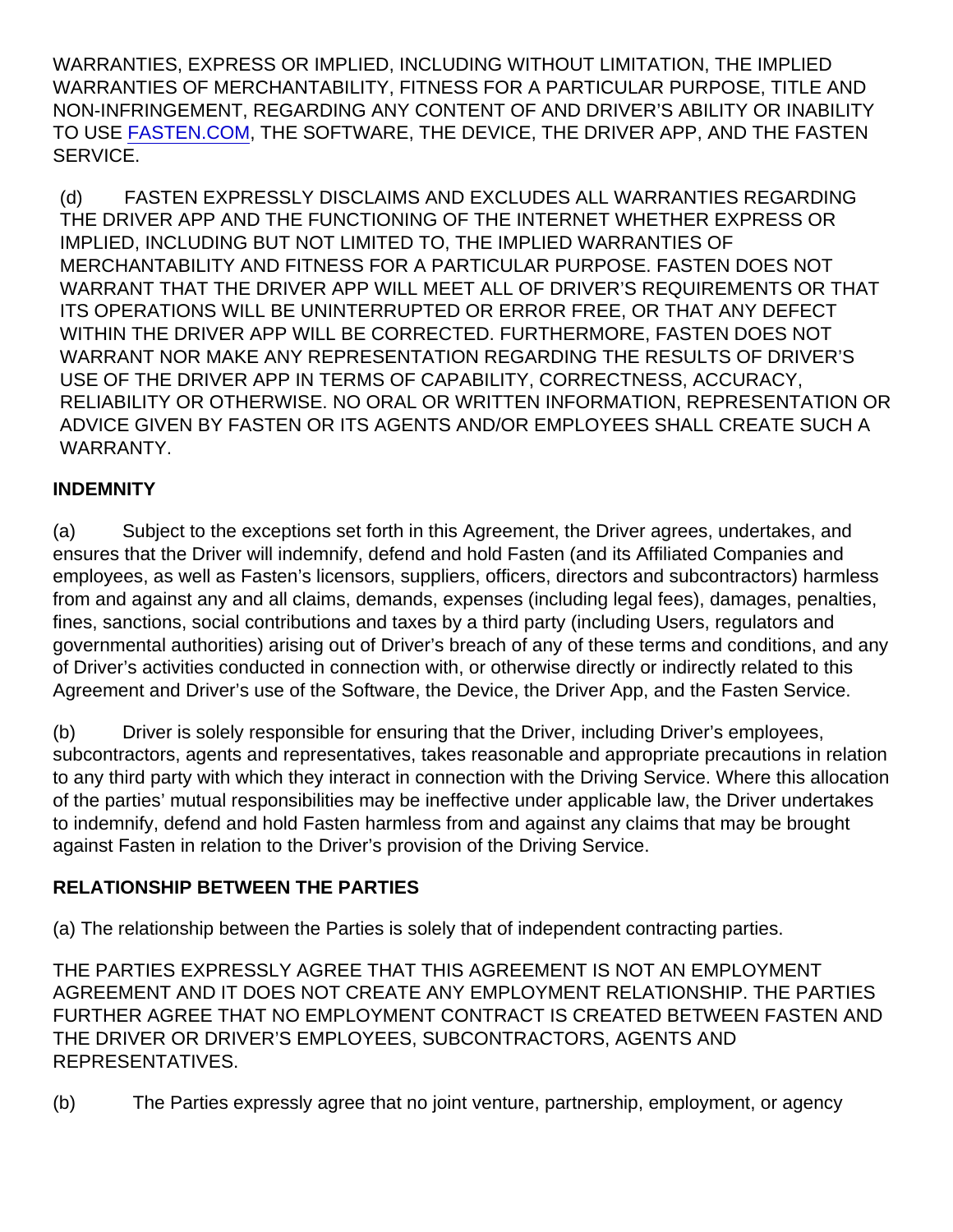relationship exists between Driver, Fasten or any third party provider as a result of this Agreement or use of the Fasten Service or the Software.

(c) Driver acknowledges and agrees that it has no authority to bind Fasten and undertakes not to hold itself out as an employee, agent or authorized representative of Fasten. Where, by implication of mandatory law or otherwise, the Driver may be deemed an agent or representative of Fasten, the Driver undertakes and agrees to indemnify, defend and hold Fasten harmless from and against any claims by any person or entity based on such implied agency relationship.

BY ACCEPTING THIS AGREEMENT THE DRIVER ATTESTS THAT IT IS DULY REGISTERED FOR FEDERAL, STATE, AND LOCAL TAX PURPOSES, AND THE DRIVER UNDERSTANDS, ACKNOWLEDGES AND ACCEPTS HIS/HER SOLE RESPONSIBILITY TO COLLECT, REPORT AND REMIT ALL FEDERAL, STATE AND LOCAL TAXES, AS REQUIRED BY LAW, INCLUDING BUT NOT LIMITED TO APPLICABLE SALES AND USE TAX, SELF-EMPLOYMENT TAX, AND/OR OTHER PAYROLL TAXES, AS WELL AS HIS/HER OBLIGATION TO PROCURE AND AT ALL TIME MAINTAIN INSURANCE AS PRESCRIBED BY APPLICABLE LAWS, INCLUDING BY NOT LIMITED TO WORKERS' COMPENSATION INSURANCE.

# **LIMITATION OF LIABILITY**

(a) IN NO EVENT SHALL FASTEN'S AGGREGATE LIABILITY, WHETHER IN CONTRACT OR TORT, EXCEED THE FEES ACTUALLY PAID BY AND/OR DUE FROM DRIVER IN THE SIX (6) MONTH PERIOD IMMEDIATELY PRECEDING THE FIRST EVENT GIVING RISE TO SUCH CLAIM. IN NO EVENT SHALL FASTEN, ITS AFFILIATED COMPANIES AND LICENSORS BE LIABLE TO ANYONE FOR ANY DIRECT, INDIRECT, PUNITIVE, SPECIAL, EXEMPLARY, INCIDENTAL, CONSEQUENTIAL OR OTHER DAMAGES OF ANY TYPE OR KIND (INCLUDING PERSONAL INJURY, LOSS OF DATA, REVENUE, PROFITS, USE OR OTHER ECONOMIC ADVANTAGE). FASTEN, ITS AFFILIATED COMPANIES AND LICENSORS SHALL NOT BE LIABLE FOR ANY LOSS, DAMAGE OR INJURY WHICH MAY BE INCURRED BY DRIVER, INCLUDING BUT NOT LIMITED TO LOSS, DAMAGE OR INJURY ARISING OUT OF, OR IN ANY WAY CONNECTED WITH THE FASTEN SERVICE OR THE SOFTWARE, INCLUDING BUT NOT LIMITED TO THE USE OR INABILITY TO USE THE FASTEN SERVICE OR THE SOFTWARE.

(b) If the disclaimer of liability by Fasten shall, for some reason, not have any effect, the maximum aggregate liability of Fasten vis-a-vis the Driver, is limited to 50% of the total amount of the Fee paid to Fasten by the Driver in the year (12 months) preceding the event that led to the liability.

(c) All defenses (including limitations and exclusions of liability) in favor of Fasten apply (i) regardless of the ground upon which a liability is based (whether default, breach, tort or otherwise), (ii) irrespective of the type of breach of obligations (guarantees, contractual obligations or otherwise), (iii) for all events and all agreements together, (iv) insofar no event of willful misconduct or gross negligence of Fasten or its management has occurred, and (v) also for the benefit of its Affiliated Companies and employees and, at the request of Fasten, Fasten's licensors, suppliers and subcontractors.

(d) Fasten makes no guarantees, warranties, or representations as to the actions or conduct of any User who may request transportation service from the Driver. Responsibility for the decisions the Driver makes regarding transportation services offered via the Software or the Fasten Service (with all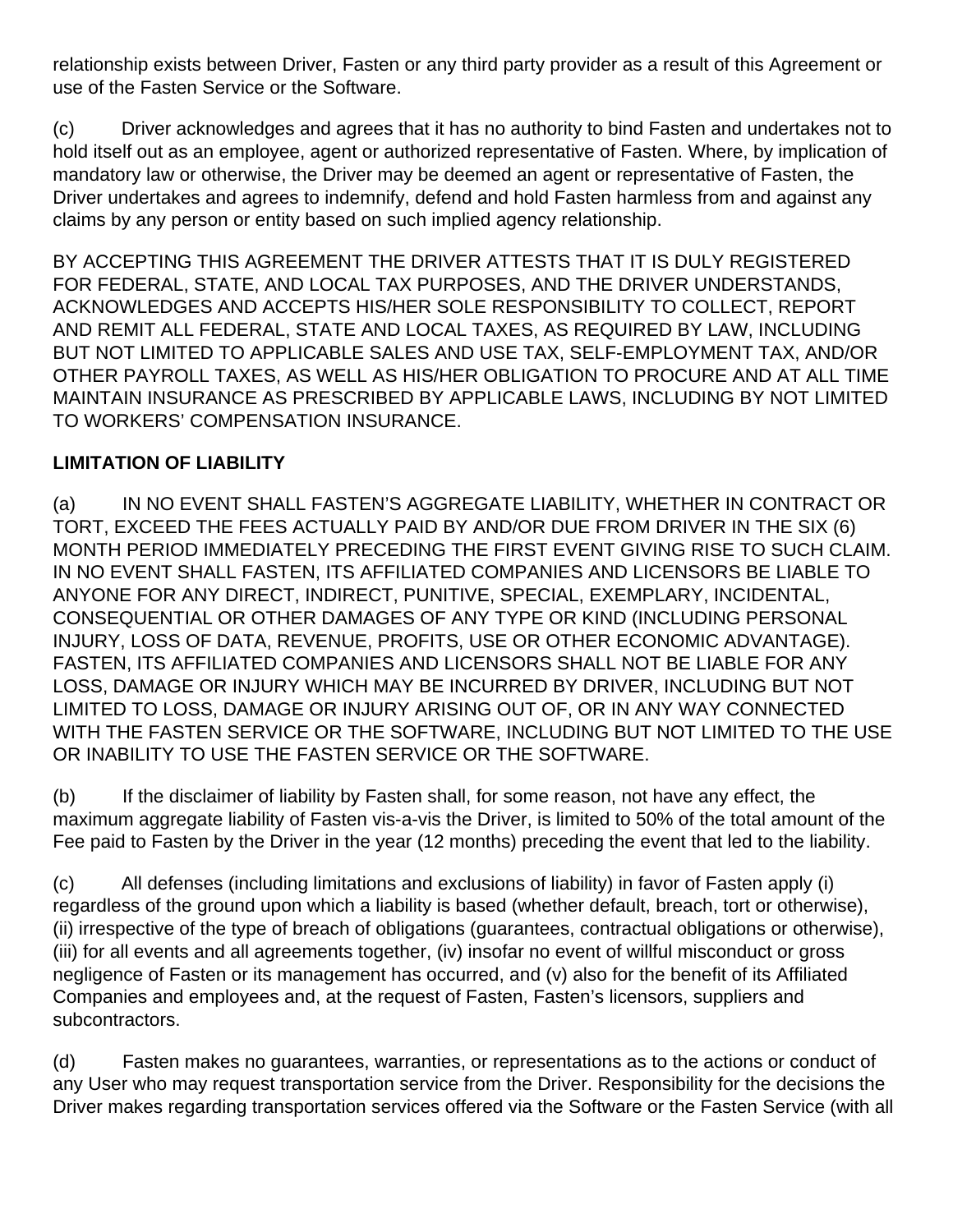its implications) rests solely with the Driver. Driver agrees that it is his/her responsibility to take reasonable precautions in all actions and interactions with any third party the Driver interacts with through and in connection with using the Software and the Fasten Service.

(e) The transportation services that Driver provides pursuant to this Agreement are fully and entirely Driver's responsibility. Fasten does not screen or otherwise evaluate potential riders/Users of Driver's transportation services. Driver understands, therefore, that by using the Software and the Fasten Service, the Driver may be introduced to third parties that may be potentially dangerous, and that Driver uses the Software and the Fasten Service at his/her own risk.

(f) Notwithstanding the right of Driver's employees, subcontractors, agents and representatives, if applicable, to take recourse against the Driver, the Driver acknowledges and agrees that he/she is at all times responsible and liable for the acts and omissions of the Driver's employees, subcontractors, agents and representatives vis-à-vis the User and Fasten, even where such vicarious liability may not be mandated under applicable law.

FASTEN WILL NOT ASSESS THE SUITABILITY, LEGALITY OR ABILITY OF ANY SUCH THIRD PARTIES AND DRIVER EXPRESSLY WAIVES AND RELEASES FASTEN FROM ANY AND ALL LIABILITY, CLAIMS, CAUSES OF ACTION, OR DAMAGES ARISING FROM DRIVER'S USE OF THE SOFTWARE OR THE FASTEN SERVICE, OR IN ANY WAY RELATED TO THE THIRD PARTIES INTRODUCED TO THE DRIVER BY/THROUGH THE SOFTWARE OR THE FASTEN SERVICE. DRIVER EXPRESSLY WAIVES AND RELEASES ANY AND ALL RIGHTS AND BENEFITS UNDER THE LAW OF ANY STATE, WHICH DECLINES TO EXTEND A GENERAL RELEASE TO CLAIMS, WHICH THE CREDITOR DOES NOT KNOW OR SUSPECT TO EXIST IN HIS FAVOR AT THE TIME OF EXECUTING THE RELEASE, AND WHICH, IF KNOWN BY HIM, MUST HAVE MATERIALLY AFFECTED HIS SETTLEMENT WITH THE DEBTOR.

## **TERM, TERMINATION AND SUSPENSION**

(a) This Agreement shall commence on the date this Agreement is accepted, for an indefinite period of time, unless terminated by either party by written notice or through blocking/cancellation of the Driver's account with Fasten, whether by Fasten or by the Driver.

(b) Fasten may terminate this agreement effective immediately, without any notice requirement, at such moment when the Driver no longer qualifies, under the applicable law or at the discretion of Fasten, to provide the Driving Service or to operate the Vehicle.

(c) Furthermore, Fasten reserves the right, at any time and without explanation or notice, to temporarily block the Driver, which shall prevent the Driver from receiving requests.

DRIVER EXPRESSLY WAIVES AND RELEASE FASTEN FROM ANY AND ALL LIABILITY, CLAIMS, CAUSES OF ACTION, OR DAMAGES ARISING FROM TERMINATION OR SUSPENSION OF THIS AGREEMENT, OR TEMPORARILY BLOCKING THE DRIVER. IN NO EVENT SHALL FASTEN, ITS AFFILIATED COMPANIES AND LICENSORS BE LIABLE TO ANYONE FOR ANY DIRECT, INDIRECT, PUNITIVE, SPECIAL, EXEMPLARY, INCIDENTAL,

CONSEQUENTIAL OR OTHER DAMAGES OF ANY TYPE OR KIND (INCLUDING PERSONAL INJURY, LOSS OF DATA, REVENUE, PROFITS, USE OR OTHER ECONOMIC ADVANTAGE)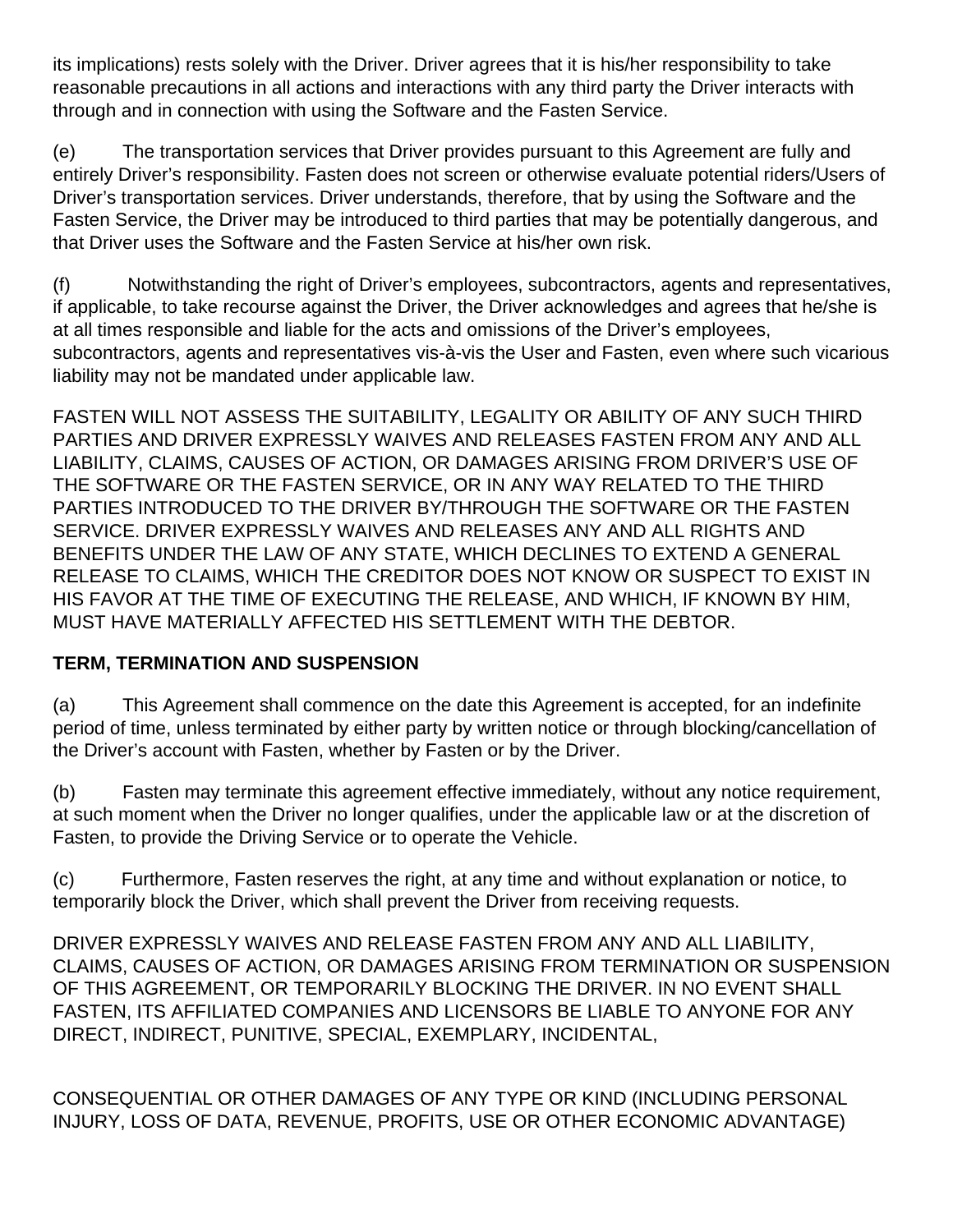THAT MAY RESULT FROM TERMINATION OR SUSPENSION OF THIS AGREEMENT, OR TEMPORARILY BLOCKING THE DRIVER.

(d) Each party may terminate this Agreement or suspend the Agreement in respect to the other party, with immediate effect and without a notice of default in case of:

(i) a material breach by the other party of any term of the Agreement (including but not limited to breach of representations or receipt of a significant number of User complaints); or

(ii) insolvency or bankruptcy of the other party, or upon the other party's filing or submission of request for suspension of payment (or similar action or event against the party).

(e) Upon termination of the Agreement, the Driver shall promptly return all Data provided to him/her by Fasten without withholding a copy thereof.

# **BACKGROUND CHECK**

(a) By accepting this Agreement, the Driver hereby authorizes Fasten and its designated agents, representatives, or third party contractors to conduct a comprehensive review of the background of the Driver, including, if applicable, his/her principals, officers, and employees, causing an investigative consumer report to be generated and evaluated by Fasten for the purpose of providing the Driver with access to the Software, the Driver App, and the Fasten Service. Driver understands that the scope of the investigative consumer report may include, but is not limited to the following areas: verification of social security number; credit reports, current and previous residences; employment history, education background, character references; drug testing, civil and criminal history records from any criminal justice agency in any or all federal, state, county jurisdictions; driving records, birth records, and any other public records.

(b) Driver further authorizes any individual, company, firm, corporation, or public agency to divulge any and all information, verbal or written, pertaining to him/her, to Fasten and/or its agents. Driver further authorizes the complete release of any pertinent records or data, which the individual, company, firm, corporation, or public agency may have, including information or data received from other sources.

(c) Driver understands that based on the results of the comprehensive review of the Driver's background, as well as other information provided during the signup/application/registration process, Fasten may reject the Driver, in which case Fasten shall not be required and is under no obligation to provide any explanation whatsoever.

(d) Driver authorizes Fasten to release his/her personal information, to the extent required, to third party contractors used by Fasten to conduct the background check. The information received by Fasten as a result of the background check shall be maintained in a confidential manner.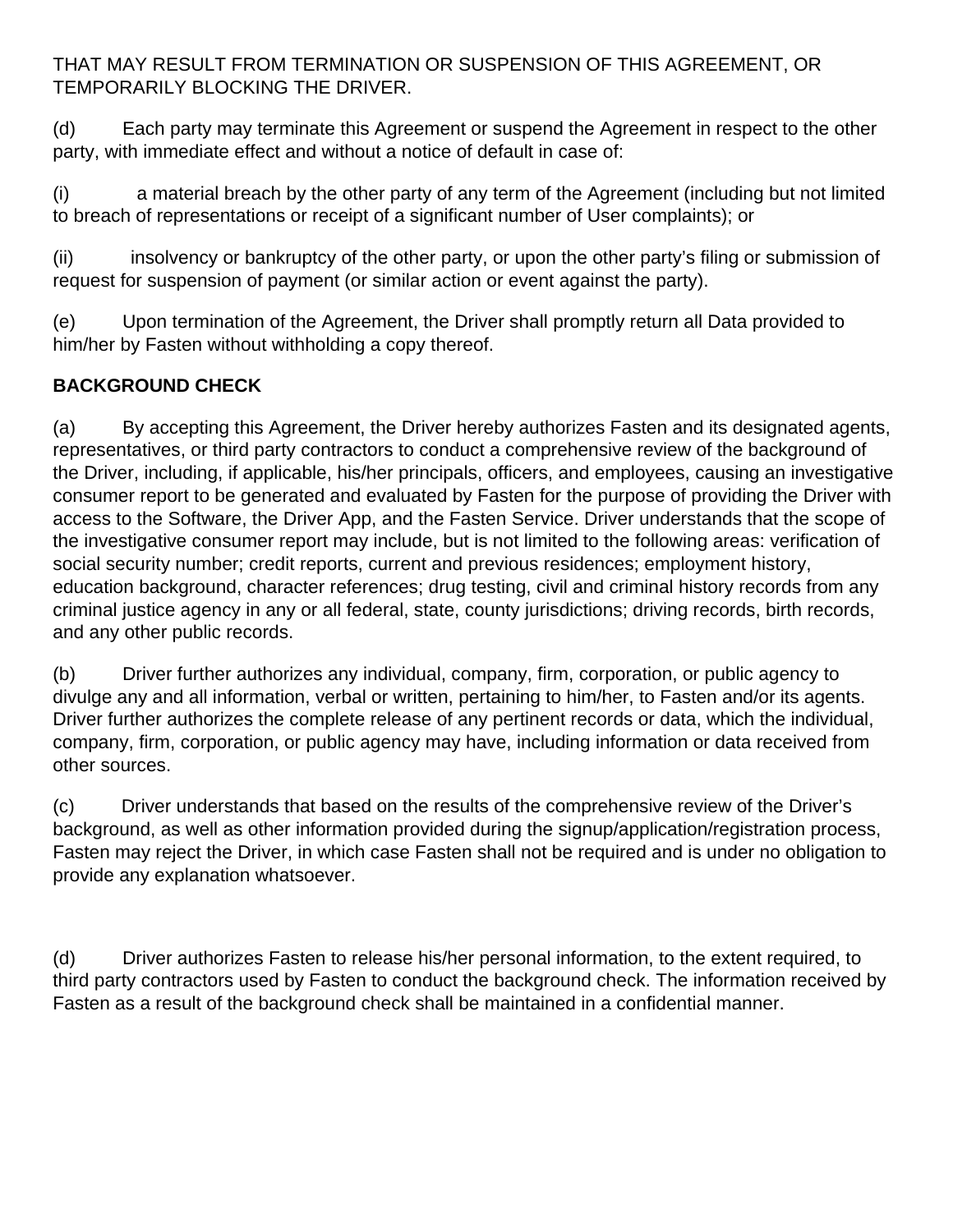## **CONFIDENTIALITY**

(a) Parties understand and agree that in the performance of this Agreement, each party may have access to or may be exposed to, directly or indirectly, confidential information of the other party (the "**Confidential Information**"). Confidential Information includes Data, transaction volume, marketing and business plans, business, financial, technical, operational and such other non-public information that either a disclosing party designates as being private or confidential or of which a receiving party should reasonably know that it should be treated as private and confidential.

(b) Each party agrees that: (a) all Confidential Information shall remain the exclusive property of the disclosing party and receiving party shall not use any Confidential Information for any purpose except in furtherance of this Agreement; (b) it shall maintain, and shall use prudent methods to cause its employees, officers, representatives, contracting parties and agents (the "**Permitted Persons**") to maintain, the confidentiality and secrecy of the Confidential Information; (c) it shall disclose Confidential Information only to those Permitted Persons who need to know such information in furtherance of this Agreement; (d) it shall not, and shall use prudent methods to ensure that the Permitted Persons do not, copy, publish, disclose to others or use (other than pursuant to the terms hereof) the Confidential Information; and (e) it shall return or destroy all (hard and soft) copies of Confidential Information upon written request of the other party and/or upon termination of this Agreement.

(c) Notwithstanding the foregoing, (a) Confidential Information shall not include any information to the extent it (i) is or becomes part of the public domain through no act or omission on the part of the receiving Party, (ii) was possessed by the receiving Party prior to the date of this Agreement, (iii) is disclosed to the receiving Party by a third party having no obligation of confidentiality with respect thereto, or (iv) is required to be disclosed pursuant to law, court order, subpoena or governmental authority, and (b) nothing in this Agreement shall prevent, limit or restrict a Party from disclosing this Agreement (including any technical, operational, performance and financial data, but excluding any User Data) in confidence to an Affiliated Company.

### **LOCATION-BASED SERVICES**

(a) For the purpose of rendering the Fasten Service, the Driver explicitly agrees and acknowledges that geo-location information regarding the Driver who is available for the Driving Service or performing the Driving Service shall be monitored and traced by Fasten through the Driver App via GPS tracking or otherwise. The relevant details of the Driver and the Ride and the position of the Driver shall also be disclosed to the User on the App.

(b) To provide location-based services on the App and for analytical, marketing and commercial purposes of Fasten, Fasten may collect, use, and share precise geo-location data, including the realtime geographic location of the Driver. This location data is used by Fasten to provide and improve location-based products and services. Information Driver provides may be transferred or accessed by entities around the world. Fasten abides by the "safe harbor" frameworks set forth by the U.S. Department of Commerce regarding the collection, use, and retention of personal information collected by organizations in the European Economic Area and Switzerland. Driver expressly consents to Fasten's use of location-based services and Driver expressly waives and releases Fasten, its Affiliated Companies and Licensors from any and all liability, claims, causes of action or damages arising from Driver's use of the Software or the Fasten Service, or in any way relating to the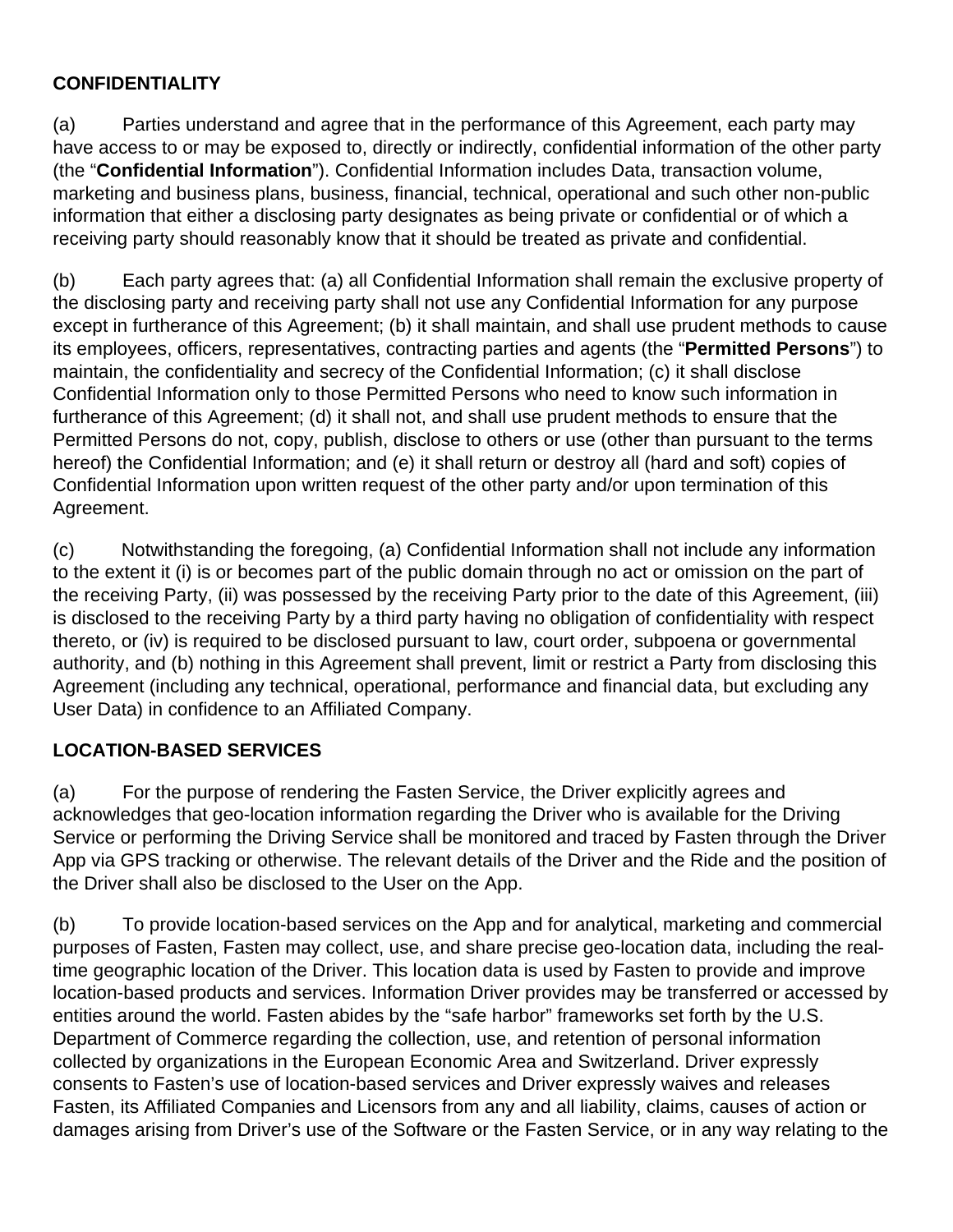use of the geo-location and other location-based services.

# **MODIFICATIONS TO THIS AGREEMENT**

(a) Fasten reserves the right to modify the terms and conditions of this Agreement at any time, effective upon publishing an updated version of this Agreement https://fasten.com/legal/driver-items or on the Software, including the Driver App.

(b) Driver hereby expressly acknowledges and agrees that, by using or receiving (or continuing to use and receive) the Fasten Service, and downloading, installing or using the Software, including the Driver App, Driver and Fasten are bound by any future amendments and additions to this Agreement or documents incorporated herein, including the Fee schedule. Continued use of the Fasten Service or the Software, including the Driver App, after any such changes shall constitute Driver's consent to such changes. Driver is responsible for regularly reviewing this Agreement.

(c) The Driver further agrees that to the extent a notice may be required under applicable law or this Agreement, such notice is properly given if it is (i) provided via email to the email address recorded in the Driver's profile, (ii) communicated by a notification on the Driver App; (iii) sent by a text message to the phone number recorded in the Driver's profile; or (iv) by any other means of electronic communication reasonably calculated to apprise the Driver of the modification(s).

## **MISCELLANEOUS**

(a) If any provision of this Agreement is or becomes invalid or non-binding such provision shall not invalidate the rest of the agreement, and the parties shall remain bound by all other provisions hereof. In that event, the parties shall replace the invalid or non-binding provision with provisions that are valid and binding and that have, to the greatest extent possible, a similar effect as the invalid or non-binding provision, given the contents and purpose of this Agreement.

(b) Neither party shall be entitled to assign, transfer, encumber any of its rights and/or obligations under this Agreement without a prior written consent of the other party, provided that Fasten may assign, transfer, encumber any of its rights and/or the obligations under this Agreement, in whole or in part, without a prior written consent of the Driver, (a) to an Affiliated Company or (b) in the event of a merger or sale of assets.

(c) This Agreement (including the schedules, annexes and appendixes, which form an integral part of this Agreement) constitutes the entire agreement and understanding of the parties with respect to its subject matter and replaces and supersedes all prior or contemporaneous negotiations, discussions, agreements, arrangements, offers, undertakings or statements, whether verbal, electronic, or in writing, regarding such subject matter. This Agreement may be modified only in a writing accepted by the parties; this Agreement may not be amended, by implication or otherwise, by any marketing material contained on the Fasten website, the Software, the Driver App or the App. Nothing contained in this provision or this Agreement is intended to or shall be interpreted to create any third-party beneficiary claims.

## **Governing Law and Interpretation.**

The interpretation of this Agreement shall be governed by law of the Commonwealth of Massachusetts, without regard to the choice or conflicts of law provisions of any jurisdiction. These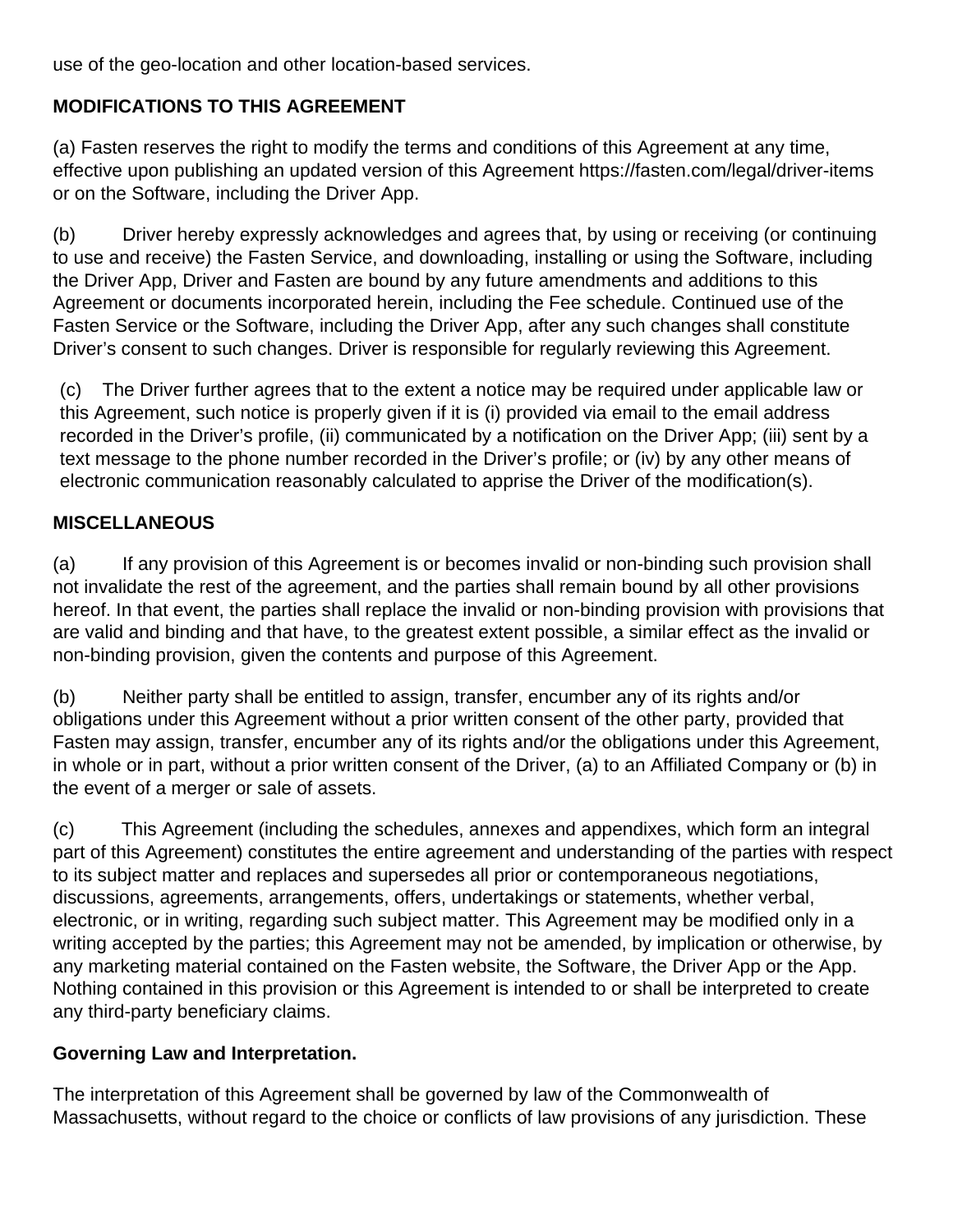provisions are only intended to specify the use of Massachusetts's law to interpret this Agreement and the forum for disputes asserting a breach of this Agreement, and these provisions shall not be interpreted as generally extending Massachusetts law to Driver if the Driver does not reside or otherwise operate his/her business in Massachusetts. If any provision of this Agreement is held to be invalid or unenforceable, such provision shall be struck and the remaining provisions shall be enforced to the fullest extent under law. The failure of Fasten to enforce any right or provision in this Agreement shall not constitute a waiver of such right or provision unless acknowledged and agreed to by Fasten in writing.

Dispute Resolution; Agreement to Arbitrate .

We will try work in good faith to resolve any issue you have with Fasten Application and/or Fasten Services, if you bring that issue to the attention of our customer service department. However, we realize that there may be rare cases where we may not be able to resolve an issue to your satisfaction.

1. You and Fasten agree that any dispute, claim or controversy arising out of or relating in any way to this Agreement or the Fasten Application and/or Fasten Services, including, but not limited to, any dispute, claim or controversy relating to the validity or enforceability of this arbitration provision, shall be determined by binding arbitration instead of in courts of general jurisdiction. This arbitration provision applies to any dispute, claim or controversy arising from events that occurred before, on or after the effective date of this Agreement. Arbitration is more informal than bringing a lawsuit in court. Arbitration uses a neutral arbitrator instead of a judge or jury, and is subject to very limited review by courts. Arbitration allows for more limited discovery than in court, however, we agree to cooperate with each other to agree to reasonable discovery in light of the issues involved and amount of the claim. Arbitrators can award the same damages and relief that a court can award, but in so doing, the arbitrator shall apply substantive law regarding damages as if the matter had been brought in court, including without limitation, the law on punitive damages as applied by the United States Supreme Court. You agree that, by agreeing to these Terms of Use, the U.S. Federal Arbitration Act governs the interpretation and enforcement of this provision, and that you and Fasten are each waiving the right to a trial by jury or to participate in a class action. This arbitration provision shall survive termination of this Agreement and any other contractual relationship between you and Fasten.

2. If you desire to assert a claim against Fasten, and you therefore elect to seek arbitration, you must first send to Fasten, by certified mail, a written notice of your claim ("Notice"). The Notice to Fasten should be addressed to: 745 Atlantic Avenue, Suite 645, Boston, MA 02111, Attn: CEO ("Notice Address"). If Fasten desires to assert a claim against you and therefore elects to seek arbitration, it will send, by certified mail, a written Notice to the most recent address we have on file or otherwise in our records for you. A Notice, whether sent by you or by Fasten, must (a) describe the nature and basis of the claim or dispute; and (b) set forth the specific relief sought ("Demand"). If Fasten and you do not reach an agreement to resolve the claim within 30 days after the Notice is received, you or Fasten may commence an arbitration proceeding or file a claim in small claims court. During the arbitration, the amount of any settlement offer made by Fasten or you shall not be disclosed to the arbitrator. You may download or copy a form Notice and a form to initiate arbitration from the American Arbitration Association at [www.adr.org.](http://www.adr.org) If you are required to pay a filing fee, after Fasten receives notice at the Notice Address that you have commenced arbitration, it will promptly reimburse you for your payment of the filing fee, unless your claim is for more than US \$10,000. The arbitration will be governed by the Commercial Arbitration Rules and the Supplementary Procedures